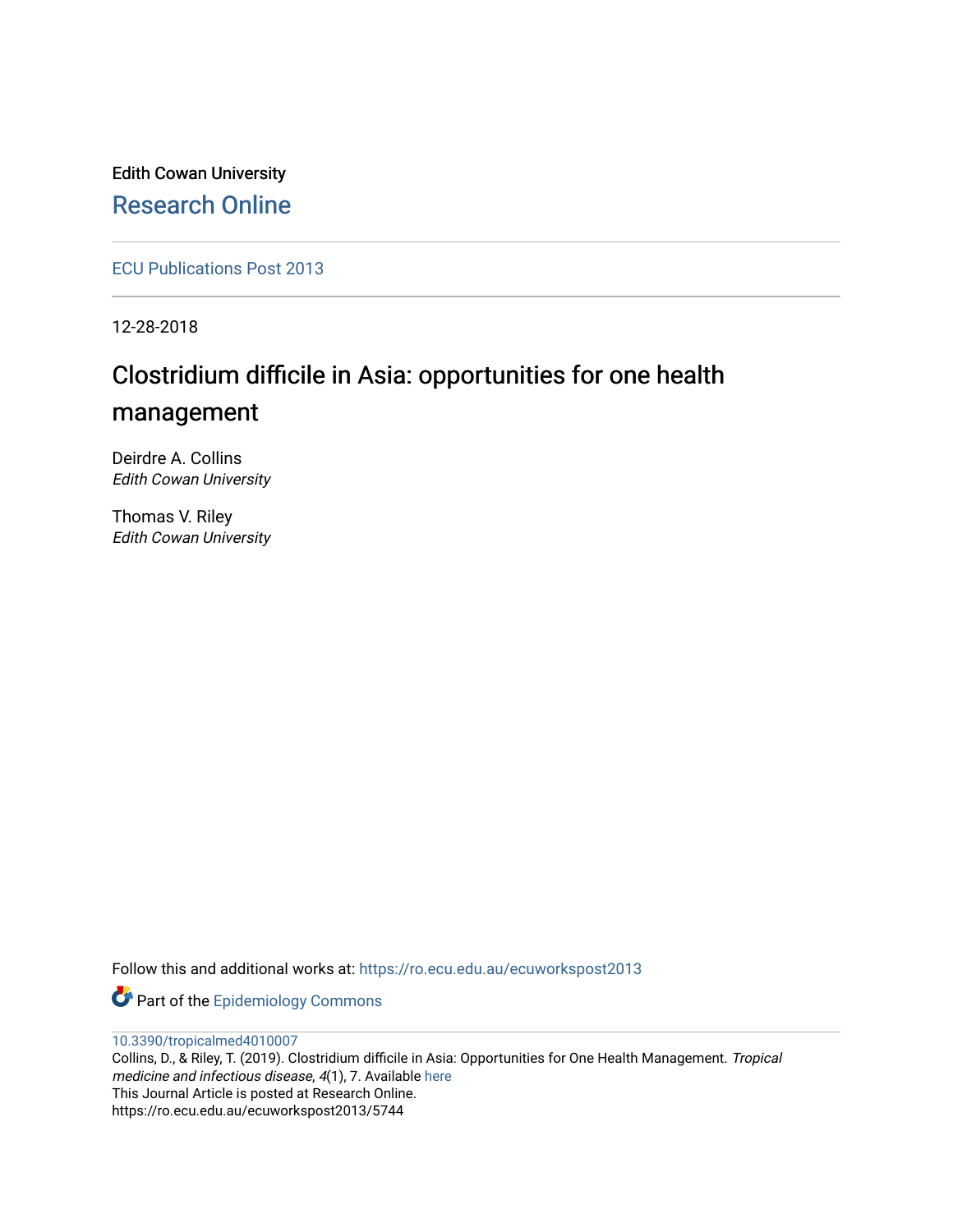



# *Review Clostridium difficile* **in Asia: Opportunities for One Health Management**

# **Deirdre A. Collins [1](https://orcid.org/0000-0001-6754-9290) and Thomas V. Riley 1,2,3,[\\*](https://orcid.org/0000-0002-1351-3740)**

- <sup>1</sup> School of Medical & Health Sciences, Edith Cowan University, Joondalup 6027, Australia; deirdre.collins@ecu.edu.au
- <sup>2</sup> Department of Microbiology, PathWest Laboratory Medicine, Nedlands 6009, Australia
- <sup>3</sup> School of Veterinary & Life Sciences, Murdoch University, Murdoch 6150, Australia
- **\*** Correspondence: thomas.riley@uwa.edu.au; Tel.: +61-8-6457-3690

Received: 4 December 2018; Accepted: 23 December 2018; Published: 28 December 2018



**Abstract:** *Clostridium difficile* is a ubiquitous spore-forming bacterium which causes toxin-mediated diarrhoea and colitis in people whose gut microflora has been depleted by antimicrobial use, so it is a predominantly healthcare-associated disease. However, there are many One Health implications to *C. difficile*, given high colonisation rates in food production animals, contamination of outdoor environments by use of contaminated animal manure, increasing incidence of community-associated *C. difficile* infection (CDI), and demonstration of clonal groups of *C. difficile* shared between human clinical cases and food animals. In Asia, the epidemiology of CDI is not well understood given poor testing practices in many countries. The growing middle-class populations of Asia are presenting increasing demands for meat, thus production farming, particularly of pigs, chicken and cattle, is rapidly expanding in Asian countries. Few reports on *C. difficile* colonisation among production animals in Asia exist, but those that do show high prevalence rates, and possible importation of European strains of *C. difficile* like ribotype 078. This review summarises our current understanding of the One Health aspects of the epidemiology of CDI in Asia.

**Keywords:** *Clostridium difficile*; Asia; epidemiology; One Health

#### **1. Introduction**

*Clostridium difficile* is a ubiquitous spore-forming anaerobic bacterium which colonises the infant mammalian and avian gastrointestinal tract before the gut microflora has been established [\[1\]](#page-6-0). This "virgin" gut environment is replicated in mammals of all ages during and after antimicrobial exposure, or because of other circumstances that deplete or change the gut microflora. While human infants may not yet express the receptor for *C. difficile* toxins [\[2\]](#page-7-0), older children and adults who become infected with toxigenic *C. difficile* can experience toxin-mediated disease ranging from self-limiting diarrhoea to life-threatening pseudomembranous colitis (PMC) and/or toxic megacolon.

*C. difficile* infection (CDI) has been predominantly a healthcare-associated illness, with the majority of cases being of advanced age, with comorbidities and a history of recent hospitalisation or treatment for illness. Increasing reported incidence rates in many regions [\[3\]](#page-7-1) can partly be explained by the adoption of highly sensitive PCR testing [\[4\]](#page-7-2) over the past decade, however, rates of community-associated (CA)-CDI are also rising [\[5,](#page-7-3)[6\]](#page-7-4). While *C. difficile* spores can survive for long periods of time in healthcare environments due to their resistance to many disinfectants, recent advances in whole genome sequencing (WGS) studies have shown that up to 50% of CDI cases may be acquired from sources outside of healthcare facilities [\[7\]](#page-7-5), implying environmental exposure accounts for a considerable proportion of CDI cases. High rates of *C. difficile* colonisation among food production livestock in which antimicrobials are frequently overused [\[8\]](#page-7-6) have increased the risk of zoonotic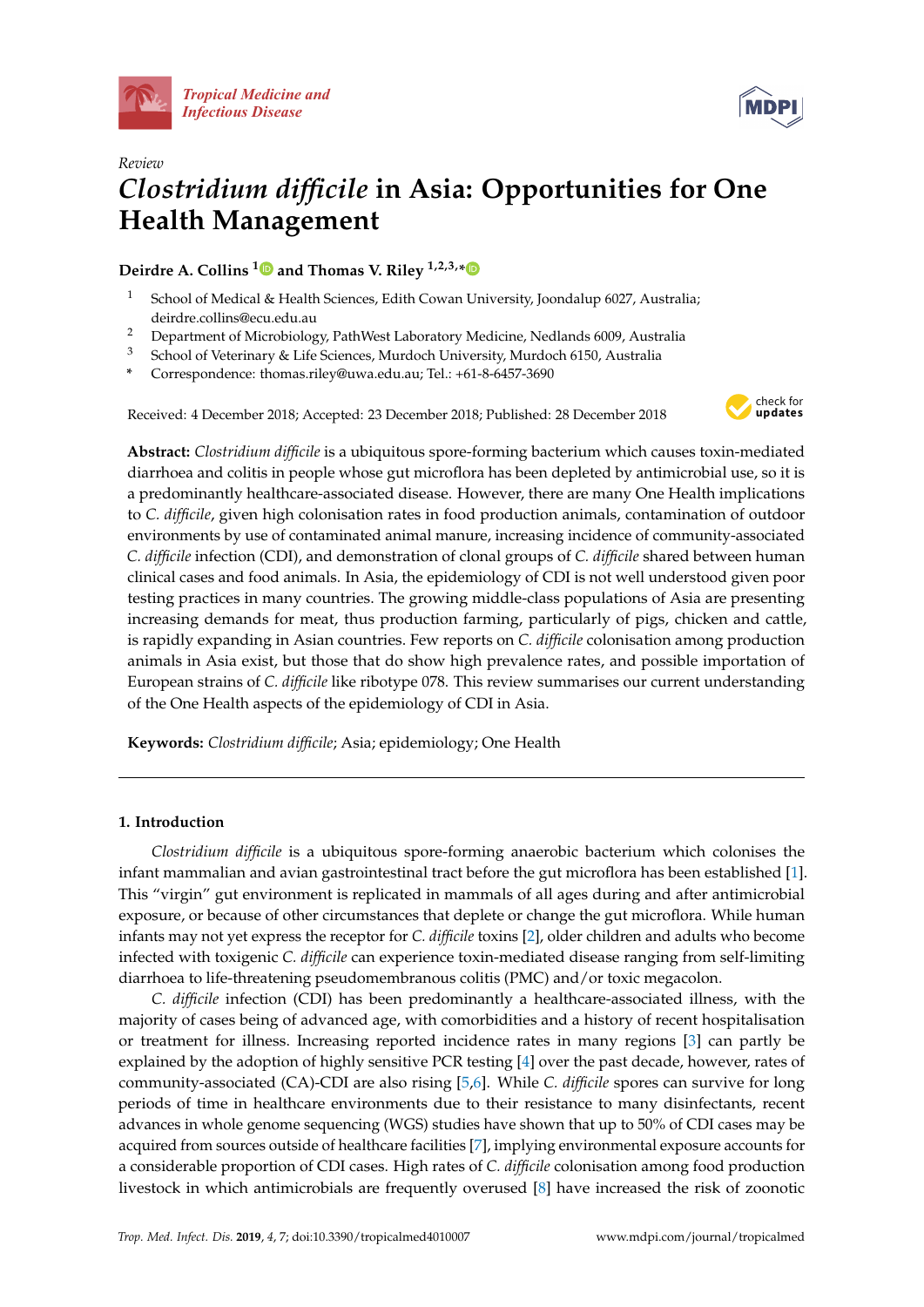transmission of *C. difficile* to humans [\[1\]](#page-6-0). Studies show high prevalence of *C. difficile* contamination of outdoor environments [\[9](#page-7-7)[,10\]](#page-7-8) and root vegetables [\[11\]](#page-7-9) due to the use of contaminated animal manure as fertiliser. WGS has identified clonal groups of *C. difficile* isolated from both humans and animals [\[12\]](#page-7-10), further supporting the possibility of zoonotic transmission of *C. difficile* from production animals to humans.

Intercontinental epidemics of CDI demonstrate the potential for international spread of *C. difficile*. Examples include the severe outbreaks in North America and Europe caused by clonal strains of ribotype (RT) 027 *C. difficile* originating in North America [\[13\]](#page-7-11), and outbreaks of clindamycin-resistant strains of RT 017 across Asia, Europe and North America [\[14–](#page-7-12)[17\]](#page-7-13). CDI epidemiology has been well documented in North America, Europe and, to a lesser extent, in Australia [\[5](#page-7-3)[,6](#page-7-4)[,18](#page-7-14)[,19\]](#page-7-15). Different molecular types of *C. difficile* circulate in these respective regions, primarily ribotype (RT) 027 in North America and, until recently, Europe [\[20,](#page-8-0)[21\]](#page-8-1), and RT 014/020 in Australia [\[22\]](#page-8-2). To date, CDI has been largely under-diagnosed, under-reported and under-investigated in Asia, despite being home to 60% of the world's population, due to poor awareness among physicians and often inappropriate testing [\[23\]](#page-8-3).

Over recent decades, growing economies and expanding populations across Asia have led to a rising middle class and ageing population with increasing demands for medical and aged care facilities. This wealth increase has also led to a greater appetite for meat and meat products, which has triggered a massive increase in meat consumption [\[24\]](#page-8-4) and huge population expansion among meat production livestock, most notably pigs, chicken and cattle. This large-scale production farming, growing populations accessing healthcare facilities and widespread overuse of antimicrobials [\[25\]](#page-8-5) make Asia an environment which is highly conducive to transmission of *C. difficile*, among both humans and animals.

The One Health paradigm approaches public health from a collaborative, multi-sectorial point of view, aiming to integrate policies, legislation and research to achieve better public health outcomes. It is particularly relevant to biosecurity, encompassing zoonotic infection, the rise of antimicrobial resistance and food safety. Given widespread colonisation of production animals and environmental contamination with *C. difficile* spores, management and control of CDI should use a One Health-based approach. This review examines our current knowledge of *C. difficile* in Asia from a One Health perspective.

#### **2. Epidemiology of CDI in Asia**

#### *2.1. Diagnostic Practices in Asia*

The prevalence and incidence rates of CDI can vary widely according to the testing method used. Diagnostic assays range from enzyme immunoassays (EIAs) detecting glutamate dehydrogenase (GDH) and/or toxin (A, B or both) to PCR for the *tcdA* or *tcdB* genes, to traditional culture and cell culture cytotoxicity assay (CCCA). No diagnostic test besides CCCA is suitable as a stand-alone test since toxin EIAs have low sensitivity, and PCR, GDH EIA and culture cannot rule out cases of transient colonisation [\[26\]](#page-8-6). CCCA is laborious and time-consuming so it is not routinely employed in diagnostic settings. Reports from Asia have indicated inappropriate testing in the past, particularly use of toxin A EIAs, which will underdiagnose CDI in Asia due to the high prevalence of toxin A-negative/toxin B-positive (A-B+) RT 017 and RT 369 strains [\[23\]](#page-8-3). According to a systematic review of studies in Asia, the most commonly performed tests were culture (71%) followed by EIA (52%) and PCR (51%) [\[27\]](#page-8-7).

#### *2.2. Estimated Prevalence and Incidence of CDI in Asia*

Culture and PCR identify toxigenic *C. difficile* at high prevalence ranging from 9%–11% [\[28](#page-8-8)[–30\]](#page-8-9) in South-East Asia, while toxin EIA was positive in only 3%–5% of the same study specimens [\[28,](#page-8-8)[29\]](#page-8-10). A systematic review of studies of CDI from Asia found a mean overall prevalence of 14.8% among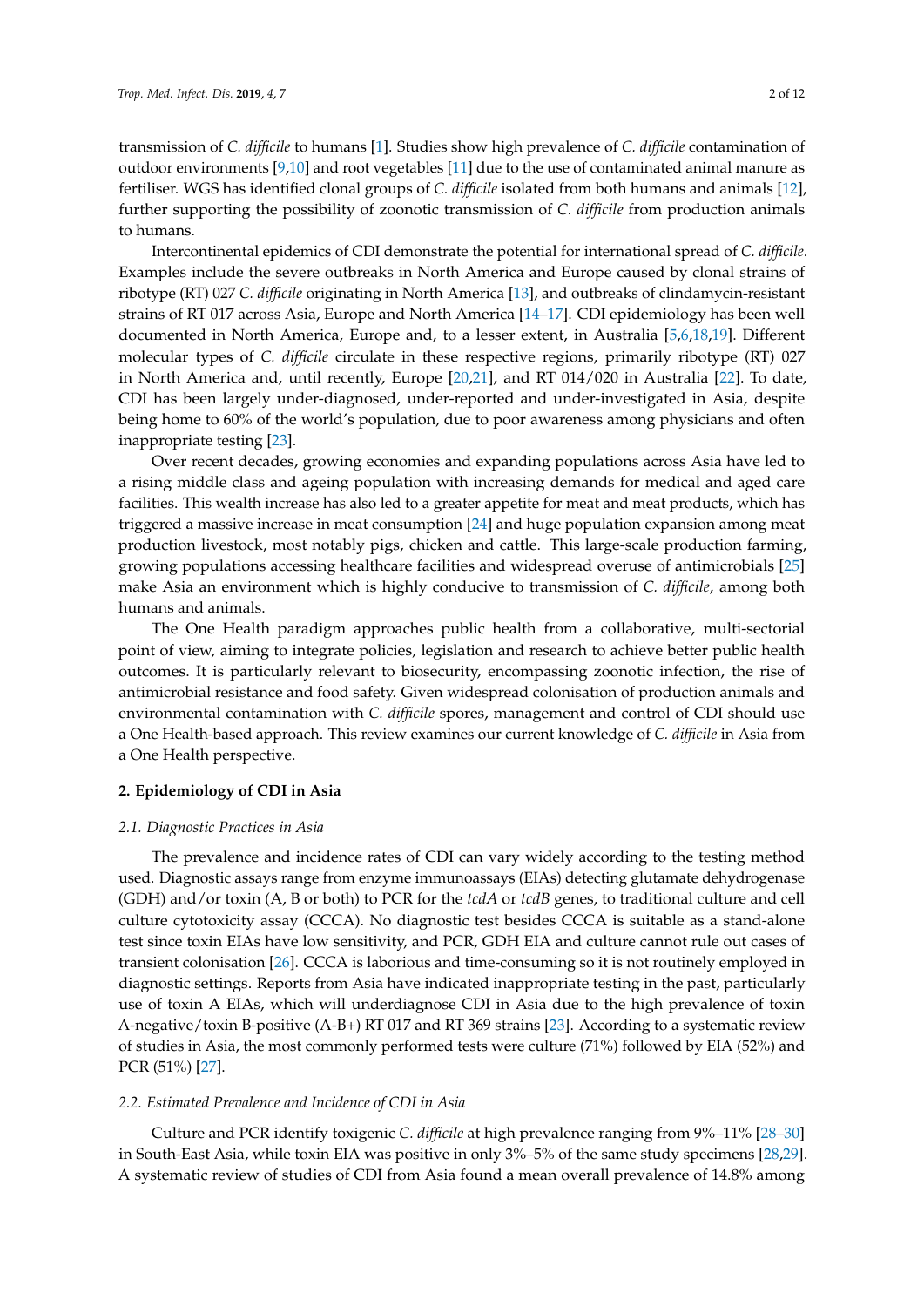hospital inpatients and outpatients, varying significantly from 2.0% to 61.4% across studies, and 16.4% among hospitalised patients with diarrhoea. The pooled incidence rate of CDI in Asia was calculated by meta-analysis at 5.3/10,000 patient days (95% CI 4.0–6.7) [\[27\]](#page-8-7). The random effects pooled CDI-related death rate was estimated at 8.9% (95% CI 5.4%–12.3%) by meta-analysis of existing studies [\[27\]](#page-8-7), while a 13-country descriptive study with 600 recruited CDI cases found a lower mortality rate of 5.2% [\[31\]](#page-8-11).

Studies in Singapore have demonstrated how changing testing practices have affected incidence rates. The incidence of CDI in Singapore was reported as increasing during the early 2000s, and from 2001 to 2006 the number of samples tested each year increased from 906 to 3508, with the percentage of positive samples increasing from 7% to 11% over the same period [\[32\]](#page-8-12). Subsequently, the incidence rate appeared to reduce, which was due to continuing increases in the number of samples being tested (4348 in 2006 to 6738 in 2008 between two hospitals) [\[33\]](#page-8-13). This suggests that increasing awareness and vigilance among physicians for possible cases of CDI led to more extensive testing among patients with diarrhoeal disease. Limited resources in some settings have resulted in still inadequate or no testing for CDI. For example, in a study in the Philippines, patients with CDI were frequently misdiagnosed with amoebiasis according to endoscopic detection of colitis [\[34\]](#page-8-14).

#### *2.3. Burden of CDI in Asia*

Despite a high prevalence of *C. difficile* in Asia [\[27,](#page-8-7)[28,](#page-8-8)[30](#page-8-9)[,35\]](#page-8-15), reports of severe outcomes of CDI are rare. Few reports of PMC and toxic megacolon exist from Asian countries [\[36–](#page-8-16)[43\]](#page-9-0), suggesting they may be less commonly seen than in other regions. Where reports do appear, they are frequently associated with infection with A-B+ strains [\[36,](#page-8-16)[40\]](#page-9-1). Recurrence rates are also lower at 9%–13% [\[31,](#page-8-11)[44–](#page-9-2)[46\]](#page-9-3) than those reported from North America (15%–20%) [\[6\]](#page-7-4) and Europe (16%–22%) [\[19,](#page-7-15)[47\]](#page-9-4), however definitions of recurrence can vary from 8 weeks to 90 days for reappearance of symptoms after resolution of disease. The apparent rarity of severe outcomes of CDI in the region, such as PMC or toxic megacolon, is likely influenced by the poor awareness of CDI among physicians. As demonstrated in the study in the Philippines, CDI is misdiagnosed as amoebiasis and treated with metronidazole which is often sufficient for resolution of milder cases of CDI, resulting in missed cases [\[34\]](#page-8-14).

#### *2.4. Molecular Epidemiology of CDI in Asia*

#### 2.4.1. A-B+ C. *difficile* Strains

The most commonly used molecular typing methods for *C. difficile* are PCR ribotyping and multi-locus sequence typing (MLST). Phylogenetic analyses based on MLST describe at least five major population clades of *C. difficile* [\[48\]](#page-9-5). As mentioned before, RT 017/ST37, a clade 4 strain [\[49\]](#page-9-6), is A-B+ [\[48\]](#page-9-5) and the predominant strain identified in Asia [\[23,](#page-8-3)[27,](#page-8-7)[28,](#page-8-8)[35](#page-8-15)[,50\]](#page-9-7). In China, Korea, Indonesia and Malaysia, RT 017 is generally the most common *C. difficile* strain in circulation, and it is also prevalent in Japan (referred to in older papers as ribotype "fr"), Taiwan, Hong Kong, Thailand and Singapore [\[28](#page-8-8)[–30,](#page-8-9)[51–](#page-9-8)[56\]](#page-9-9). Exposure to antineoplastic agents, use of nasal feeding tubes and care in one particular hospital ward were associated with infection with RT 017 strains in a hospital in Japan [\[57\]](#page-10-0). *C. difficile* RT 017 has also caused major outbreaks of CDI outside of Asia, in Canada [\[58\]](#page-10-1) and Europe [\[15,](#page-7-16)[16\]](#page-7-17), and is frequently reported as having enhanced fluoroquinolone and clindamycin resistance [\[15](#page-7-16)[,16\]](#page-7-17), a feature that has most likely contributed to its success as an epidemic strain.

The emergence of *C. difficile* RT 369/ST81, another clade 4 A-B+ strain, is also of interest and warrants close monitoring [\[31](#page-8-11)[,59](#page-10-2)[,60\]](#page-10-3). This strain apparently emerged first in Japan, where historically it was referred to in the literature using local nomenclature as "trf" [\[60](#page-10-3)[,61\]](#page-10-4). It appears that RT 369 caused outbreaks of CDI in hospitals in 2000 and 2001, when ribotyping was not performed [\[57,](#page-10-0)[60,](#page-10-3)[62\]](#page-10-5). The first report of RT 369 was in a study conducted on isolates collected from outbreak and non-outbreak situations from 2009–2013 in Japan. This study detected RT 369 in an outbreak setting in a hospital in 2009 [\[60\]](#page-10-3), and it is now one of the most common strains in circulation there [\[31](#page-8-11)[,59\]](#page-10-2). RT 369 has since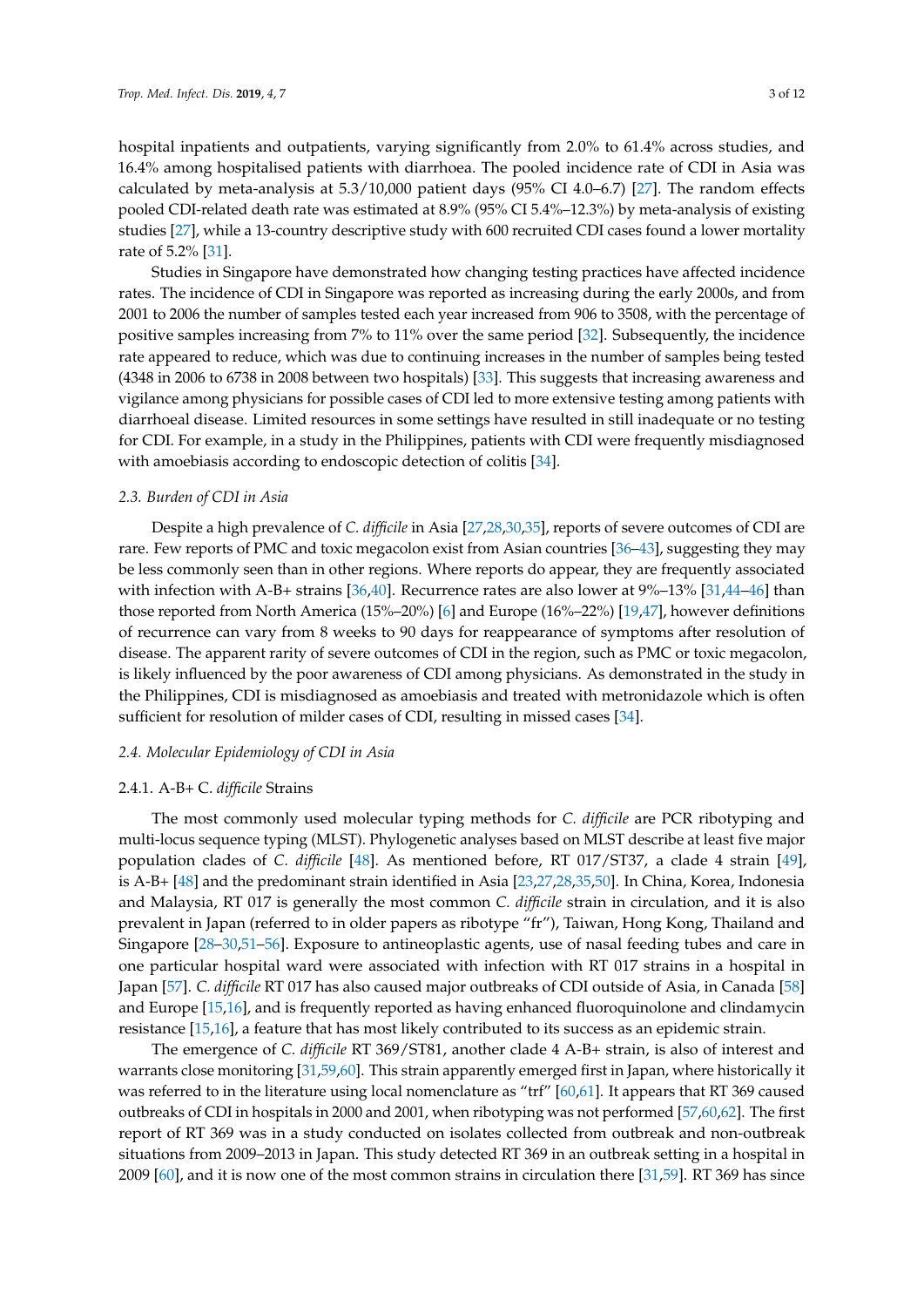been reported in studies from China as the cause of a nosocomial outbreak among hospital patients in Shanghai in 2014 and 2015 where it was the most common strain in circulation. RT 369/ST81 strains are also reported to have higher rates of resistance to clindamycin, ciprofloxacin and moxifloxacin compared with other strains, and a higher sporulation rate than RT 017/ST37 strains [\[63](#page-10-6)[,64\]](#page-10-7).

#### 2.4.2. Binary Toxin-Positive *C. difficile* Strains

Many but not all binary toxin-positive (CDT+) *C. difficile* strains tend to group in phylogenetic clades 2 and 5, and have been associated with epidemics of CDI in North America (RT 027/ST1, clade 2) [\[13,](#page-7-11)[65\]](#page-10-8), Europe (RT 078/ST11, clade 5, and RT 027/ST1) [\[19,](#page-7-15)[21\]](#page-8-1) and Australia (RT 244/ST41, clade 2) [\[66\]](#page-10-9) in recent times. In contrast, CDT+ strains have been only sporadically reported from Asia and major epidemics like those seen elsewhere have not occurred [\[67\]](#page-10-10). Most cases of RT 027 infection to date have been reported from China, where 11 cases were reported from one hospital over 3 years [\[68\]](#page-10-11). RT 027 also caused CDI among seven patients across four hospitals in Seoul and Gyenngi province in Korea [\[69\]](#page-10-12), and may be increasing in prevalence in Taiwan, where it was never reported prior to 2015 [\[70](#page-10-13)[,71\]](#page-10-14). Most Asian RT 027 *C. difficile* strains investigated to date have not been related to either of the two main epidemic RT 027 lineages referred to as FQR1 and FQR2 [\[13\]](#page-7-11), and many have been reported as fluoroquinolone-susceptible, unlike the epidemic lineages.

*C. difficile* RT 078 (CDT+) was reported among eight cases of CDI across three hospitals in China, where it was also isolated from environmental surfaces suggesting nosocomial transmission [\[72\]](#page-10-15). RT 078-related strains RT 126 and 127 (both ST11) are more common in Taiwan, where they were the most common CDT+ strains reported from Southern Taiwan between 2011 and 2013 [\[73\]](#page-10-16). A subsequent nationwide study from 2015–2016 identified RTs 078, 126 and 127 at significant prevalence among 842 toxigenic isolates (1.5%, 3.1% and 2.9%, respectively), mainly confined to two hospitals [\[70\]](#page-10-13).

#### 2.4.3. A+B+ *C. difficile* Strains

*C. difficile* clade 1 strains that are mainly A+B+ are also frequently reported from Asia. RT 018/ST17 is the predominant clade 1 strain found in the region with the earliest reports coming from Japan (referred to as ribotype "smz") [\[23\]](#page-8-3). A closely related strain, "smz'"/QX 239/ST17 is now also circulating at high prevalence in Japan [\[59](#page-10-2)[,60\]](#page-10-3). RT 018 is now the most common *C. difficile* strain reported from Korea, where it has largely replaced RT 017 [\[23,](#page-8-3)[74\]](#page-11-0). RT 012/ST54 and RT 046/ST35 localise to China in particular [\[75–](#page-11-1)[79\]](#page-11-2), RT 014/020/ST2/14 is widespread across the continent [\[31\]](#page-8-11), and RT 002/ST8 is most frequently reported from Taiwan and Hong Kong [\[31,](#page-8-11)[80\]](#page-11-3).

#### 2.4.4. Non-Toxigenic *C. difficile* Strains

A notable aspect of the molecular epidemiology of *C. difficile* in Asia is the high prevalence of non-toxigenic strains, particularly in South-East Asia. In recent studies in Thailand, Indonesia and Malaysia [\[28](#page-8-8)[,30](#page-8-9)[,35\]](#page-8-15), non-toxigenic strains of *C. difficile*, most commonly RTs 009 and 010, QX 083, QX 002 and QX 083, were isolated at a prevalence of 50% among all study isolates. Further north in Asia, non-toxigenic strains are reported less frequently (24%, Taiwan [\[70\]](#page-10-13) 8%–11%, China [\[76](#page-11-4)[,79](#page-11-2)[,81\]](#page-11-5)), however, this may be a reflection of the use of diagnostic methods other than culture, which would not detect non-toxigenic strains. These strains are incapable of causing CDI but can colonise the gut when the normal flora are disrupted due to antimicrobial use. Many group in the predominantly non-toxigenic MLST clade 4 [\[49\]](#page-9-6). The high prevalence of RT 017 and non-toxigenic strains [\[28](#page-8-8)[,30](#page-8-9)[,35\]](#page-8-15) suggests that clade 4 may have evolved in the Asian region, but further studies on non-toxigenic strains both in Asia and elsewhere are required to determine whether this is the case.

The unique molecular epidemiology of *C. difficile* in Asia (described in more detail in Collins et al. [\[23\]](#page-8-3)), particularly the high prevalence of non-toxigenic strains, likely plays a role in the overall apparently less severe manifestations of disease seen in the region. Therapeutic administration of non-toxigenic *C. difficile* can protect against recurrent CDI [\[82\]](#page-11-6), which occurs more rarely among Asian patients (9.1% of cases) than elsewhere [\[31\]](#page-8-11). Thus, it is highly plausible that the high prevalence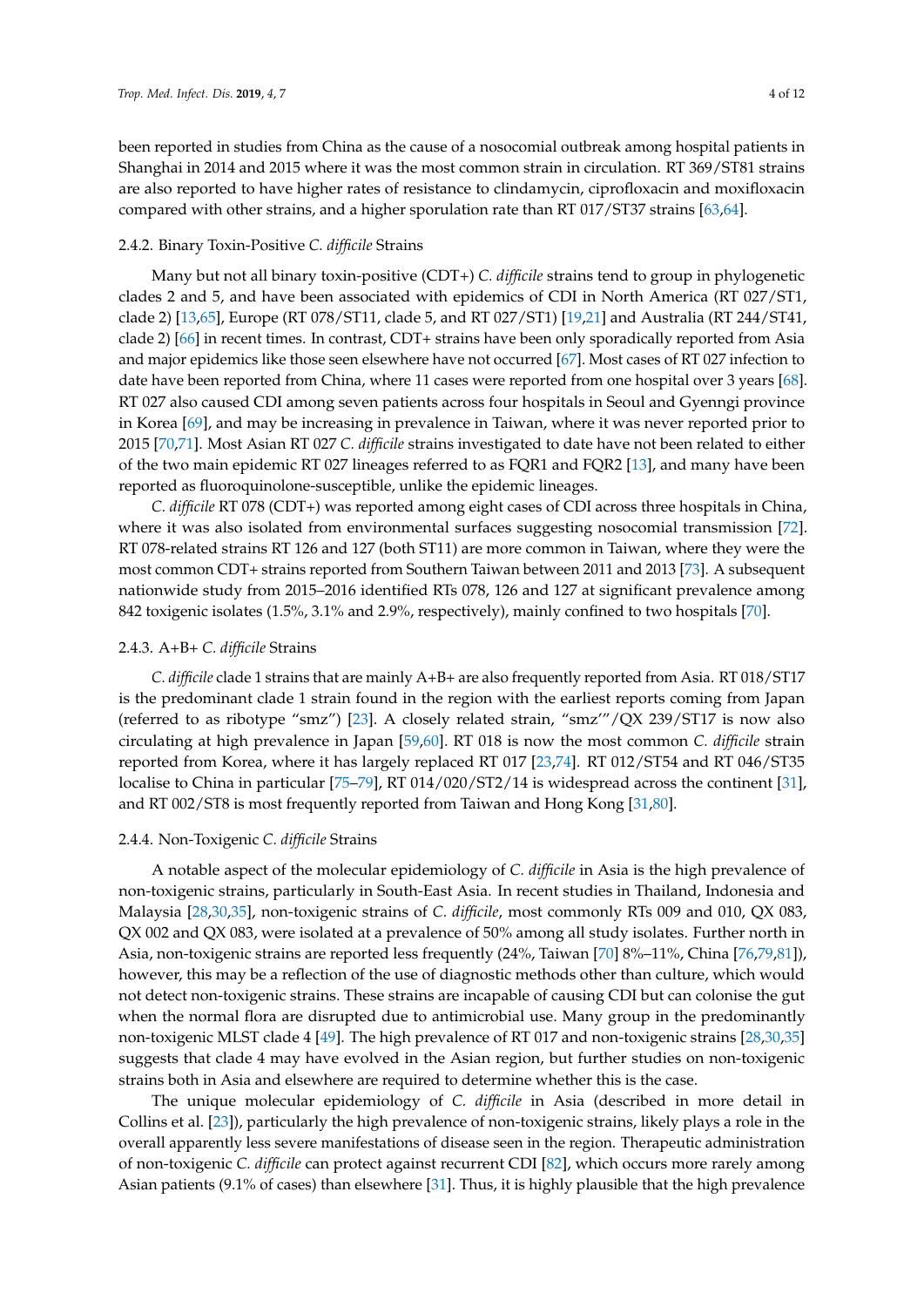of non-toxigenic strains is protective against recurrence and possibly reduces risk of exposure to virulent strains in Asia. However, many non-toxigenic Asian *C. difficile* strains are resistant to multiple antimicrobials, possibly due to inappropriate antimicrobial use in the region, and they may pose a risk in terms of transmission of antimicrobial resistance (AMR) genes. There have been concerning, albeit rare, reports of metronidazole-resistant non-toxigenic strains [\[79](#page-11-2)[,83\]](#page-11-7), which should be closely monitored in the region.

#### **3. Prevalence and Molecular Epidemiology of** *C. difficile* **among Production Animals in Asia**

#### *3.1. Prevalence of C. difficile Colonisation and Strain Types in Asian Production Animals*

While there are few reports on *C. difficile* in animals in Asia, the prevalence appears to be high among production swine across the continent. A study of 120 neonatal piglets in Japan found a prevalence of *C. difficile* of 57.5%; 61.0% of strains were toxigenic [\[84\]](#page-11-8). A high prevalence of 19.3% among 910 pigs of all ages across 47 farms has been reported in Korea, with peak prevalence in diarrheic suckling piglets (53.6%) followed by diarrheic sows (40.0%); again, the majority of isolates (86.9%) was toxigenic [\[85\]](#page-11-9). In Taiwan, the prevalence of *C. difficile* among 204 pigs on 13 commercial farms was 49% [\[86\]](#page-11-10). The only report to date of *C. difficile* among production animals in South-East Asia comes from Thailand, where the prevalence of *C. difficile* was 35% among piglets (*n* = 165), with all 58 isolates reported as non-toxigenic [\[87\]](#page-11-11). RT 078 and closely-related strains including RTs 126 and 127 are the most commonly reported toxigenic strains in pigs in Korea (RT 078 86.5%, RT 126 13.5% of toxigenic strains) [\[85\]](#page-11-9), Taiwan (RT 078 18%, RT 126 28%, RT 127 43% of toxigenic strains) [\[86\]](#page-11-10) and Japan (RT 078 third most common strain; 19.7% of toxigenic strains) [\[84\]](#page-11-8), countries where demand for pork and pork products has surged in recent decades.

#### *3.2. Possible International Sources of C. difficile among Asian Production Animals*

To date, *C. difficile* RT 078 and related strains RT 126 and 127 have rarely infected humans in Asia apart from in Taiwan [\[70](#page-10-13)[,73](#page-10-16)[,88\]](#page-11-12) and, given the apparent endemicity of RT 078 among production animals and human infections in mainland Europe and North America, it is plausible that the strain was introduced into northern Asia via live animal imports. Supporting evidence has been reported from Japan; multi-locus variable number tandem repeat analysis (MLVA) found that Japanese piglet isolates clustered with European human and pig RT 078 strains, giving a strong likelihood that they were imported into Japan from Europe via live breeding pig imports [\[84\]](#page-11-8). Live breeding pigs and cattle are imported from Europe, Australia and North America to many Asian countries including Japan [\[89\]](#page-11-13), China, Taiwan, Vietnam, Cambodia, Malaysia and Thailand (ahdb.org.uk). RTs 078 and 127 are common among cattle and pigs in Europe [\[90\]](#page-11-14) and RTs 126 and 127 are frequently reported in cattle in Australia [\[91\]](#page-11-15).

*C. difficile* RT 078 has also been reported in thoroughbred racehorses, which are frequently traded internationally, in Japan. Five cases of postoperative colitis were documented from the same facility, indicating contamination with a single clone [\[92\]](#page-12-0). Further analysis using WGS of RT 078 strains from Japanese racehorses identified a sub-lineage associated with a nosocomial outbreak. RT 027 and RT 017 were also reported, with high relatedness to several reported European strains including clinical isolates from Ireland [\[93\]](#page-12-1), a prolific producer of racehorses.

#### **4. Discussion**

#### *4.1. Systematic Testing Is Required to Identify True CDI Cases in Asia*

Introduction of systematic, comprehensive testing for CDI across Asia could provide a better understanding of the epidemiology of CDI in the region, particularly accurate measurement of incidence and prevalence, and deepen our understanding of the burden of CDI. While there is still considerable international debate about optimal testing practices for CDI, colonisation rates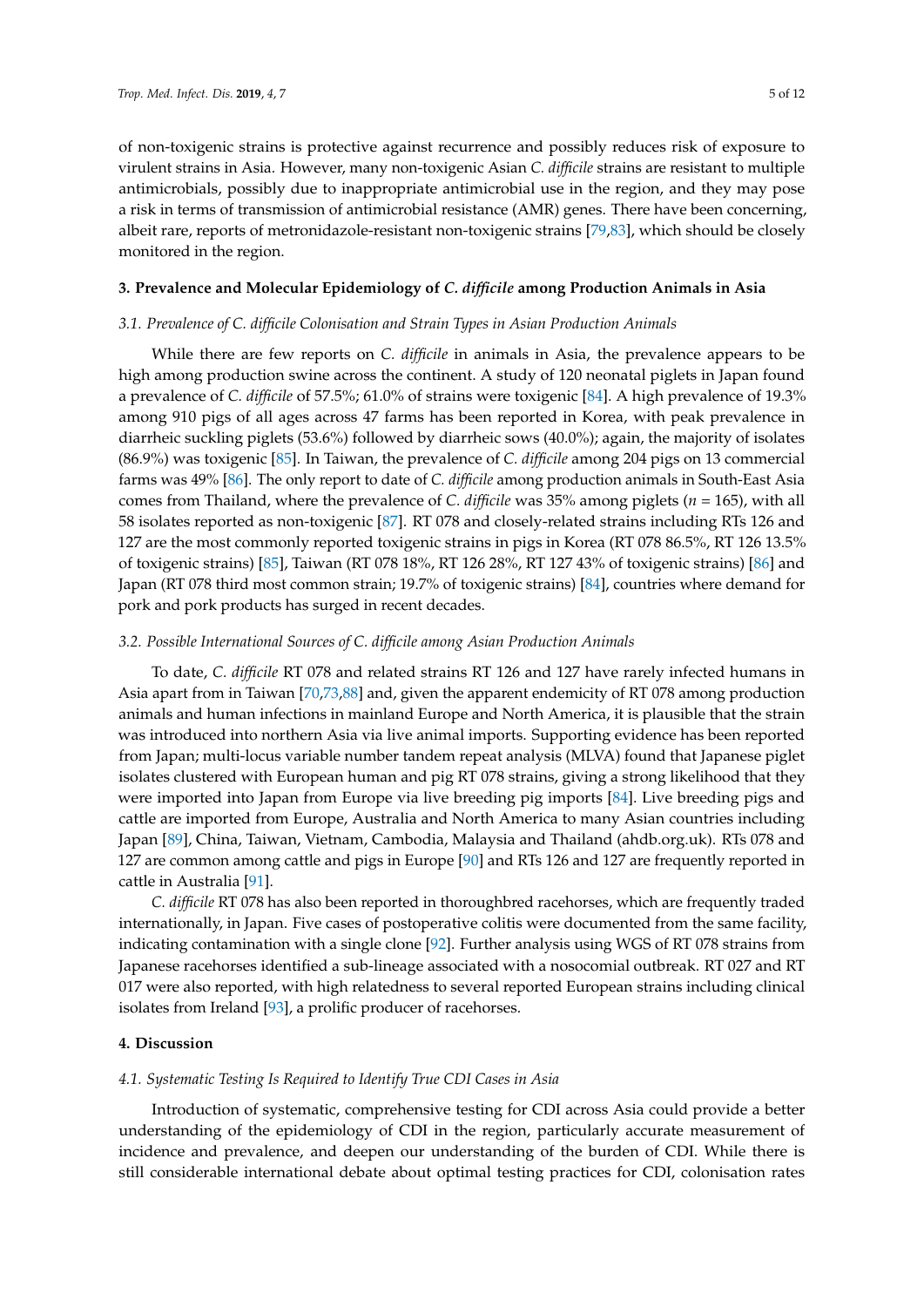with both toxigenic and non-toxigenic *C. difficile* among hospital inpatients are particularly high in South-East Asia. Many Asian countries are popular destinations for "medical tourism" and there is a risk of transmission of strains via medical tourists returning to their own countries after their treatment. Due to the high prevalence of colonization, it is important to use a diagnostic test which will discriminate true cases of CDI from cases of colonization. GDH and toxin EIA can be performed at relatively low cost and will identify most cases of true infection, despite its lower sensitivity, so it may be the best choice currently for Asian laboratories in developing countries.

Given the apparently uniquely high prevalence of non-toxigenic *C. difficile* strains in Asia, particularly in South-East Asia, it is important to monitor colonization as well. The high prevalence suggests that hospital environments may be heavily contaminated due to poor cleaning or hand hygiene, which puts vulnerable patients at higher risk of CDI. Monitoring of *C. difficile* colonization would also allow further investigation of whether non-toxigenic *C. difficile* colonization is protecting Asian patients from developing CDI and reducing their risk of recurrent disease.

#### *4.2. One Health Implications of CDI in Asia*

#### 4.2.1. *C. difficile* in Asian Production Animals Warrants Close Observation

While there are still relatively few reports of *C. difficile* among Asian production animals, and no reports yet of environmental contamination, the prevalence of *C. difficile* among pigs across Asia is markedly high. Given the significantly increasing demands for pork and pork products, particularly in China and Taiwan, biosecurity measures to ensure these meat products do not pose a threat to humans should include monitoring for *C. difficile* contamination. A spatial epidemiology study in the USA identified increased risk of CA-CDI among people living close to livestock farms [\[94\]](#page-12-2). China currently holds half the world's pig population in addition to being the most populated country in the world, so there is a significant risk of infection of a substantial population. In Taiwan, the presence of "hypervirulent" RT 078 and related strains among pigs and increasing prevalence of these strains among clinical cases of CDI suggests transmission of strains between pigs and humans has already occurred. This could be confirmed using WGS studies, as described in an Australian study showing clonal relationships between *C. difficile* isolates from human clinical cases and pigs located thousands of kilometres apart [\[12\]](#page-7-10).

## 4.2.2. Live Animal Imports and Exports: Plausible International Routes of Transmission of *C. difficile*

Genotypic studies of pig and racehorse *C. difficile* isolates from Japan are showing a possibly significant international transmission route of *C. difficile* via live animal imports and exports. The international live animal trade market is a growing sector. From a One Health perspective, it is most important to monitor animals traded with the intention of farming for meat production, as these are kept in close quarters and are thus frequently prophylactically treated with antimicrobials to reduce risk of infection and loss of stock.

## **5. Conclusions**

A One Health approach will be important in management and control of CDI in Asia. It is most important to establish comprehensive testing policies, to identify the true incidence of CDI in Asia before being able to implement effective control measures.

**Funding:** This research received no external funding.

**Conflicts of Interest:** The authors declare no conflict of interest.

#### **References**

<span id="page-6-0"></span>1. Moono, P.; Foster, N.F.; Hampson, D.J.; Knight, D.R.; Bloomfield, L.E.; Riley, T.V. *Clostridium difficile* infection in production animals and avian species: A review. *Foodborne Pathog. Dis.* **2016**, *13*, 647–655. [\[CrossRef\]](http://dx.doi.org/10.1089/fpd.2016.2181)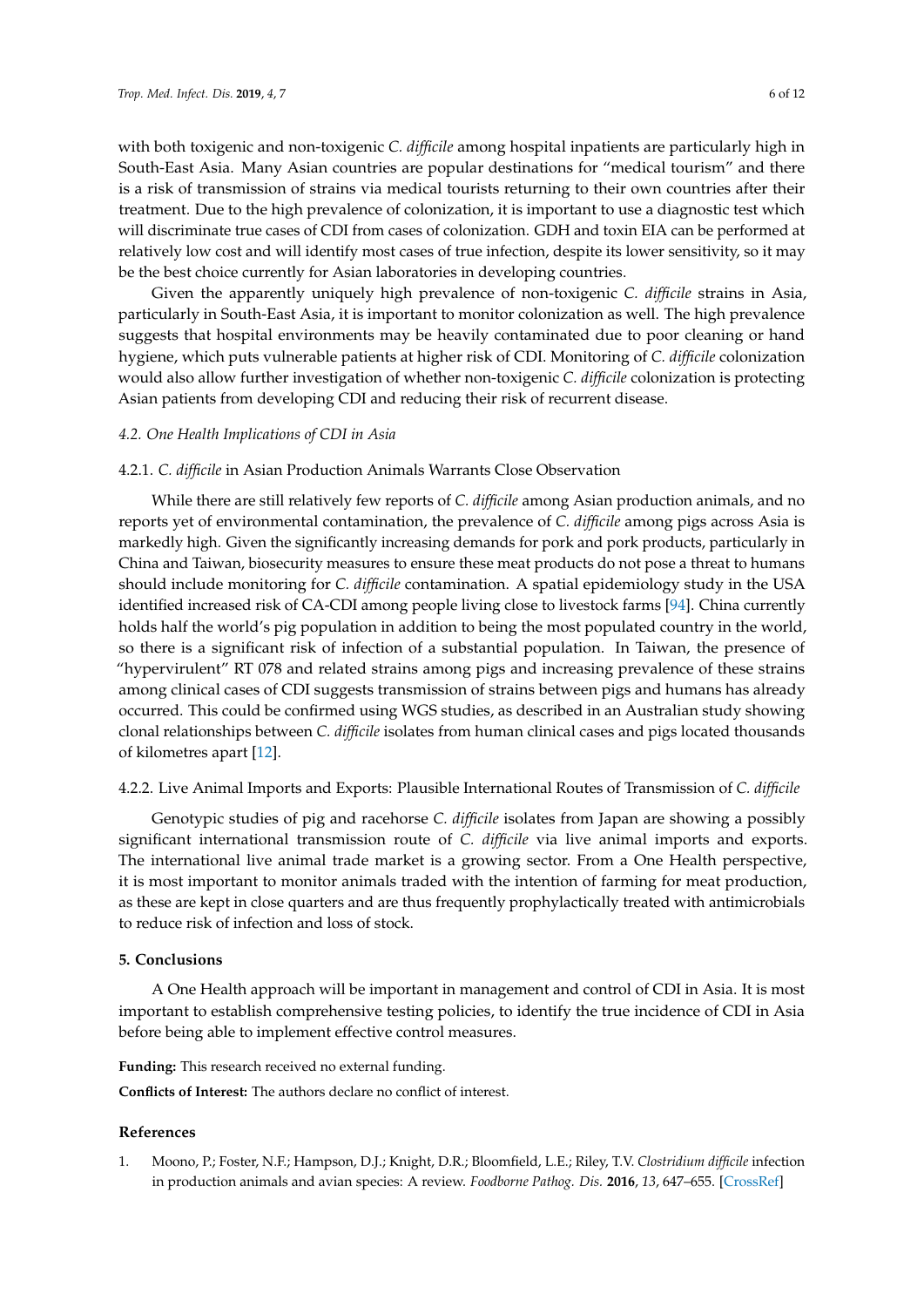- <span id="page-7-0"></span>2. Eglow, R.; Pothoulakis, C.; Itzkowitz, S.; Israel, E.J.; O'Keane, C.J.; Gong, D.; Gao, N.; Xu, Y.L.; Walker, W.A.; LaMont, J.T. Diminished *Clostridium difficile* toxin A sensitivity in newborn rabbit ileum is associated with decreased toxin A receptor. *J. Clin. Investig.* **1992**, *90*, 822–829. [\[CrossRef\]](http://dx.doi.org/10.1172/JCI115957) [\[PubMed\]](http://www.ncbi.nlm.nih.gov/pubmed/1325998)
- <span id="page-7-1"></span>3. Martin, J.S.; Monaghan, T.M.; Wilcox, M.H. *Clostridium difficile* infection: Epidemiology, diagnosis and understanding transmission. *Nat. Rev. Gastroenterol. Hepatol.* **2016**, *13*, 206–216. [\[CrossRef\]](http://dx.doi.org/10.1038/nrgastro.2016.25) [\[PubMed\]](http://www.ncbi.nlm.nih.gov/pubmed/26956066)
- <span id="page-7-2"></span>4. Polage, C.R.; Gyorke, C.E.; Kennedy, M.A.; Leslie, J.L.; Chin, D.L.; Wang, S.; Nguyen, H.H.; Huang, B.; Tang, Y.W.; Lee, L.W.; et al. Overdiagnosis of *Clostridium difficile* infection in the molecular test era. *JAMA Intern. Med.* **2015**, *175*, 1792–1801. [\[CrossRef\]](http://dx.doi.org/10.1001/jamainternmed.2015.4114) [\[PubMed\]](http://www.ncbi.nlm.nih.gov/pubmed/26348734)
- <span id="page-7-3"></span>5. Slimings, C.; Armstrong, P.; Beckingham, W.D.; Bull, A.L.; Hall, L.; Kennedy, K.J.; Marquess, J.; McCann, R.; Menzies, A.; Mitchell, B.G.; et al. Increasing incidence of *Clostridium difficile* infection, Australia, 2011–2012. *Med. J. Aust.* **2014**, *200*, 272–276. [\[CrossRef\]](http://dx.doi.org/10.5694/mja13.11153) [\[PubMed\]](http://www.ncbi.nlm.nih.gov/pubmed/24641152)
- <span id="page-7-4"></span>6. Lessa, F.C.; Mu, Y.; Bamberg, W.M.; Beldavs, Z.G.; Dumyati, G.K.; Dunn, J.R.; Farley, M.M.; Holzbauer, S.M.; Meek, J.I.; Phipps, E.C.; et al. Burden of *Clostridium difficile* infection in the United States. *N. Engl. J. Med.* **2015**, *372*, 825–834. [\[CrossRef\]](http://dx.doi.org/10.1056/NEJMoa1408913) [\[PubMed\]](http://www.ncbi.nlm.nih.gov/pubmed/25714160)
- <span id="page-7-5"></span>7. Eyre, D.W.; Cule, M.L.; Wilson, D.J.; Griffiths, D.; Vaughan, A.; O'Connor, L.; Ip, C.L.; Golubchik, T.; Batty, E.M.; Finney, J.M.; et al. Diverse sources of *C. difficile* infection identified on whole-genome sequencing. *N. Engl. J. Med.* **2013**, *369*, 1195–1205. [\[CrossRef\]](http://dx.doi.org/10.1056/NEJMoa1216064)
- <span id="page-7-6"></span>8. Van Boeckel, T.P.; Brower, C.; Gilbert, M.; Grenfell, B.T.; Levin, S.A.; Robinson, T.P.; Teillant, A.; Laxminarayan, R. Global trends in antimicrobial use in food animals. *Proc. Natl. Acad. Sci. USA* **2015**, *112*, 5649–5654. [\[CrossRef\]](http://dx.doi.org/10.1073/pnas.1503141112)
- <span id="page-7-7"></span>9. Moono, P.; Lim, S.C.; Riley, T.V. High prevalence of toxigenic *Clostridium difficile* in public space lawns in Western Australia. *Sci. Rep.* **2017**, *7*, 41196. [\[CrossRef\]](http://dx.doi.org/10.1038/srep41196)
- <span id="page-7-8"></span>10. Lim, S.C.; Androga, G.O.; Knight, D.R.; Moono, P.; Foster, N.F.; Riley, T.V. Antimicrobial susceptibility of *Clostridium difficile* isolated from food and environmental sources in Western Australia. *Int. J. Antimicrob. Agents* **2018**, *52*, 411–415. [\[CrossRef\]](http://dx.doi.org/10.1016/j.ijantimicag.2018.05.013)
- <span id="page-7-9"></span>11. Lim, S.C.; Foster, N.F.; Elliott, B.; Riley, T.V. High prevalence of *Clostridium difficile* on retail root vegetables, Western Australia. *J. Appl. Microbiol.* **2018**, *124*, 585–590. [\[CrossRef\]](http://dx.doi.org/10.1111/jam.13653) [\[PubMed\]](http://www.ncbi.nlm.nih.gov/pubmed/29193458)
- <span id="page-7-10"></span>12. Knight, D.R.; Squire, M.M.; Collins, D.A.; Riley, T.V. Genome analysis of *Clostridium difficile* PCR ribotype 014 lineage in Australian pigs and humans reveals a diverse genetic repertoire and signatures of long-range interspecies transmission. *Front. Microbiol.* **2017**, *7*, 2138. [\[CrossRef\]](http://dx.doi.org/10.3389/fmicb.2016.02138) [\[PubMed\]](http://www.ncbi.nlm.nih.gov/pubmed/28123380)
- <span id="page-7-11"></span>13. He, M.; Miyajima, F.; Roberts, P.; Ellison, L.; Pickard, D.J.; Martin, M.J.; Connor, T.R.; Harris, S.R.; Fairley, D.; Bamford, K.B.; et al. Emergence and global spread of epidemic healthcare-associated *Clostridium difficile*. *Nat. Genet.* **2013**, *45*, 109–113. [\[CrossRef\]](http://dx.doi.org/10.1038/ng.2478) [\[PubMed\]](http://www.ncbi.nlm.nih.gov/pubmed/23222960)
- <span id="page-7-12"></span>14. al-Barrak, A.; Embil, J.; Dyck, B.; Olekson, K.; Nicoll, D.; Alfa, M.; Kabani, A. An outbreak of toxin A negative, toxin B positive *Clostridium difficile*-associated diarrhea in a Canadian tertiary-care hospital. *Can. Commun. Dis. Rep.* **1999**, *25*, 65–69. [\[PubMed\]](http://www.ncbi.nlm.nih.gov/pubmed/10344088)
- <span id="page-7-16"></span>15. Kuijper, E.J.; de Weerdt, J.; Kato, H.; Kato, N.; van Dam, A.P.; van der Vorm, E.R.; Weel, J.; van Rheenen, C.; Dankert, J. Nosocomial outbreak of *Clostridium difficile*-associated diarrhoea due to a clindamycin-resistant enterotoxin A-negative strain. *Eur. J. Clin. Microbiol. Infect. Dis.* **2001**, *20*, 528–534. [\[CrossRef\]](http://dx.doi.org/10.1007/s100960100550) [\[PubMed\]](http://www.ncbi.nlm.nih.gov/pubmed/11681431)
- <span id="page-7-17"></span>16. Drudy, D.; Harnedy, N.; Fanning, S.; Hannan, M.; Kyne, L. Emergence and control of fluoroquinolone-resistant, toxin A-negative, toxin B-positive *Clostridium difficile*. *Infect. Control. Hosp. Epidemiol.* **2007**, *28*, 932–940. [\[CrossRef\]](http://dx.doi.org/10.1086/519181)
- <span id="page-7-13"></span>17. Cairns, M.D.; Preston, M.D.; Hall, C.L.; Gerding, D.N.; Hawkey, P.M.; Kato, H.; Kim, H.; Kuijper, E.J.; Lawley, T.D.; Pituch, H.; et al. Comparative genome analysis and global phylogeny of the toxin variant *Clostridium difficile* PCR ribotype 017 reveals the evolution of two independent sublineages. *J. Clin. Microbiol.* **2017**, *55*, 865–876. [\[CrossRef\]](http://dx.doi.org/10.1128/JCM.01296-16)
- <span id="page-7-14"></span>18. Centers for Disease Control and Prevention (CDC). *Antibiotic Resistance Threats in the United States, 2013*; CDC: Atlanta, GA, USA, 2013.
- <span id="page-7-15"></span>19. Bauer, M.P.; Notermans, D.W.; van Benthem, B.H.; Brazier, J.S.; Wilcox, M.H.; Rupnik, M.; Monnet, D.L.; van Dissel, J.T.; Kuijper, E.J.; ECDIS Study Group. *Clostridium difficile* infection in Europe: A hospital-based survey. *Lancet* **2011**, *377*, 63–73. [\[CrossRef\]](http://dx.doi.org/10.1016/S0140-6736(10)61266-4)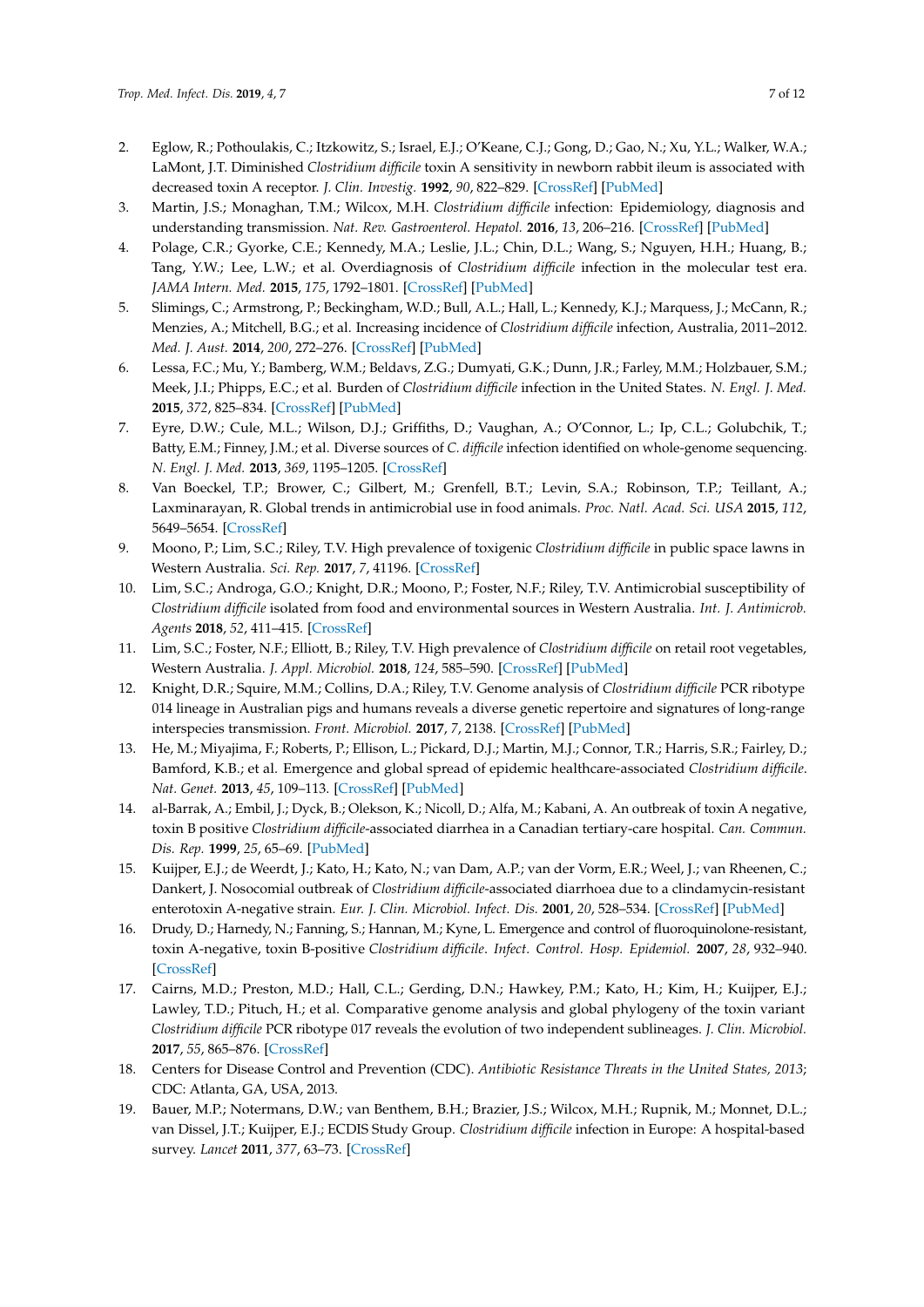- <span id="page-8-0"></span>20. Tickler, I.A.; Goering, R.V.; Whitmore, J.D.; Lynn, A.N.; Persing, D.H.; Tenover, F.C.; Healthcare Associated Infection Consortium. Strain types and antimicrobial resistance patterns of *Clostridium difficile* isolates from the United States, 2011 to 2013. *Antimicrob. Agents Chemother.* **2014**, *58*, 4214–4218. [\[CrossRef\]](http://dx.doi.org/10.1128/AAC.02775-13)
- <span id="page-8-1"></span>21. Freeman, J.; Vernon, J.; Morris, K.; Nicholson, S.; Todhunter, S.; Longshaw, C.; Wilcox, M.H.; Pan-European Longitudinal Surveillance of Antibiotic Resistance among Prevalent *Clostridium difficile* Ribotypes' Study Group. Pan-European longitudinal surveillance of antibiotic resistance among prevalent *Clostridium difficile* ribotypes. *Clin. Microbiol. Infect.* **2015**, *21*, 248.e9–248.e16. [\[CrossRef\]](http://dx.doi.org/10.1016/j.cmi.2014.09.017)
- <span id="page-8-2"></span>22. Collins, D.A.; Putsathit, P.; Elliott, B.; Riley, T.V. Laboratory-based surveillance of *Clostridium difficile* strains circulating in the Australian healthcare setting in 2012. *Pathology* **2017**, *49*, 309–313. [\[CrossRef\]](http://dx.doi.org/10.1016/j.pathol.2016.10.013) [\[PubMed\]](http://www.ncbi.nlm.nih.gov/pubmed/28237369)
- <span id="page-8-3"></span>23. Collins, D.A.; Hawkey, P.M.; Riley, T.V. Epidemiology of *Clostridium difficile* infection in Asia. *Antimicrob. Resist. Infect. Control* **2013**, *2*, 21. [\[CrossRef\]](http://dx.doi.org/10.1186/2047-2994-2-21) [\[PubMed\]](http://www.ncbi.nlm.nih.gov/pubmed/23816346)
- <span id="page-8-4"></span>24. Larsen, J. China's Growing Hunger for Meat Shown by Move to Buy Smithfield, World's Leading Pork Producer. In *Data Highlights*; Earth Policy Institute: Washington, DC, USA, 2013.
- <span id="page-8-5"></span>25. Van Boeckel, T.P.; Gandra, S.; Ashok, A.; Caudron, Q.; Grenfell, B.T.; Levin, S.A.; Laxminarayan, R. Global antibiotic consumption 2000 to 2010: An analysis of national pharmaceutical sales data. *Lancet Infect. Dis.* **2014**, *14*, 742–750. [\[CrossRef\]](http://dx.doi.org/10.1016/S1473-3099(14)70780-7)
- <span id="page-8-6"></span>26. McDonald, L.C.; Gerding, D.N.; Johnson, S.; Bakken, J.S.; Carroll, K.C.; Coffin, S.E.; Dubberke, E.R.; Garey, K.W.; Gould, C.V.; Kelly, C.; et al. Clinical practice guidelines for *Clostridium difficile* infection in adults and children: 2017 update by the Infectious Diseases Society of America (IDSA) and Society for Healthcare Epidemiology of America (SHEA). *Clin. Infect. Dis.* **2018**, *66*, e1–e48. [\[CrossRef\]](http://dx.doi.org/10.1093/cid/cix1085) [\[PubMed\]](http://www.ncbi.nlm.nih.gov/pubmed/29462280)
- <span id="page-8-7"></span>27. Borren, N.Z.; Ghadermarzi, S.; Hutfless, S.; Ananthakrishnan, A.N. The emergence of *Clostridium difficile* infection in Asia: A systematic review and meta-analysis of incidence and impact. *PLoS ONE* **2017**, *12*, e0176797. [\[CrossRef\]](http://dx.doi.org/10.1371/journal.pone.0176797) [\[PubMed\]](http://www.ncbi.nlm.nih.gov/pubmed/28463987)
- <span id="page-8-8"></span>28. Collins, D.A.; Gasem, M.H.; Habibie, T.H.; Arinton, I.G.; Hendriyanto, P.; Hartana, A.P.; Riley, T.V. Prevalence and molecular epidemiology of *Clostridium difficile* infection in Indonesia. *New Microbe New Infect.* **2017**, *18*, 34–37. [\[CrossRef\]](http://dx.doi.org/10.1016/j.nmni.2017.04.006) [\[PubMed\]](http://www.ncbi.nlm.nih.gov/pubmed/28603640)
- <span id="page-8-10"></span>29. Riley, T.V.; Collins, D.A.; Karunakaran, R.; Kahar, M.A.; Adnan, A.; Hassan, S.A.; Zainul, N.H.; Rustam, F.R.M.; Wahab, Z.A.; Ramli, R.; et al. High prevalence of toxigenic and nontoxigenic *Clostridium difficile* strains in Malaysia. *J. Clin. Microbiol.* **2018**, *56*. [\[CrossRef\]](http://dx.doi.org/10.1128/JCM.00170-18)
- <span id="page-8-9"></span>30. Putsathit, P.; Maneerattanaporn, M.; Piewngam, P.; Kiratisin, P.; Riley, T.V. Prevalence and molecular epidemiology of *Clostridium difficile* infection in Thailand. *New Microbe New Infect.* **2017**, *15*, 27–32. [\[CrossRef\]](http://dx.doi.org/10.1016/j.nmni.2016.10.004)
- <span id="page-8-11"></span>31. Collins, D.A.; Sohn, K.M.; Wu, Y.; Ouchi, K.; Ishii, Y.; Elliott, B.; Riley, T.V.; Tateda, K.; for the Clostridium difficile Asia Pacific (CDAP) Study Group. Clostridium difficile infection in the Asia-Pacific region. In Proceedings of the 27th European Congress of Clinical Microbiology and Infectious Diseases, Vienna, Austria, 22–25 April 2017.
- <span id="page-8-12"></span>32. Lim, P.L.; Barkham, T.M.; Ling, L.M.; Dimatatac, F.; Alfred, T.; Ang, B. Increasing incidence of *Clostridium difficile*-associated disease, Singapore. *Emerg. Infect. Dis.* **2008**, *14*, 1487–1489. [\[CrossRef\]](http://dx.doi.org/10.3201/eid1409.070043)
- <span id="page-8-13"></span>33. Hsu, L.Y.; Tan, T.Y.; Koh, T.H.; Kwa, A.L.; Krishnan, P.; Tee, N.W.; Jureen, R. Decline in *Clostridium difficile*associated disease rates in Singapore public hospitals, 2006 to 2008. *BMC Res. Notes* **2011**, *4*, 77. [\[CrossRef\]](http://dx.doi.org/10.1186/1756-0500-4-77)
- <span id="page-8-14"></span>34. Warren, C.A.; Labio, E.; Destura, R.; Sevilleja, J.E.; Jamias, J.D.; Daez, M.L. *Clostridium difficile* and *Entamoeba histolytica* infections in patients with colitis in the Philippines. *Trans. R. Soc. Trop. Med. Hyg.* **2012**, *106*, 424–428. [\[CrossRef\]](http://dx.doi.org/10.1016/j.trstmh.2012.04.005) [\[PubMed\]](http://www.ncbi.nlm.nih.gov/pubmed/22657531)
- <span id="page-8-15"></span>35. Zainul, N.H.; Ma, Z.F.; Besari, A.; Siti Asma, H.; Rahman, R.A.; Collins, D.A.; Hamid, N.; Riley, T.V.; Lee, Y.Y. Prevalence of *Clostridium difficile* infection and colonization in a tertiary hospital and elderly community of North-Eastern Peninsular Malaysia. *Epidemiol. Infect.* **2017**, *145*, 3012–3019. [\[CrossRef\]](http://dx.doi.org/10.1017/S0950268817002011) [\[PubMed\]](http://www.ncbi.nlm.nih.gov/pubmed/28891459)
- <span id="page-8-16"></span>36. Shin, B.M.; Kuak, E.Y.; Yoo, S.J.; Shin, W.C.; Yoo, H.M. Emerging toxin A-B+ variant strain of *Clostridium difficile* responsible for pseudomembranous colitis at a tertiary care hospital in Korea. *Diagn. Microbiol. Infect. Dis.* **2008**, *60*, 333–337. [\[CrossRef\]](http://dx.doi.org/10.1016/j.diagmicrobio.2007.10.022) [\[PubMed\]](http://www.ncbi.nlm.nih.gov/pubmed/18082994)
- 37. Shin, J.Y.; Ko, E.J.; Lee, S.H.; Shin, J.B.; Kim, S.I.; Kwon, K.S.; Kim, H.G.; Shin, Y.W.; Bang, B.W. Refractory pseudomembranous colitis that was treated successfully with colonoscopic fecal microbial transplantation. *Intest. Res.* **2016**, *14*, 83–88. [\[CrossRef\]](http://dx.doi.org/10.5217/ir.2016.14.1.83) [\[PubMed\]](http://www.ncbi.nlm.nih.gov/pubmed/26884739)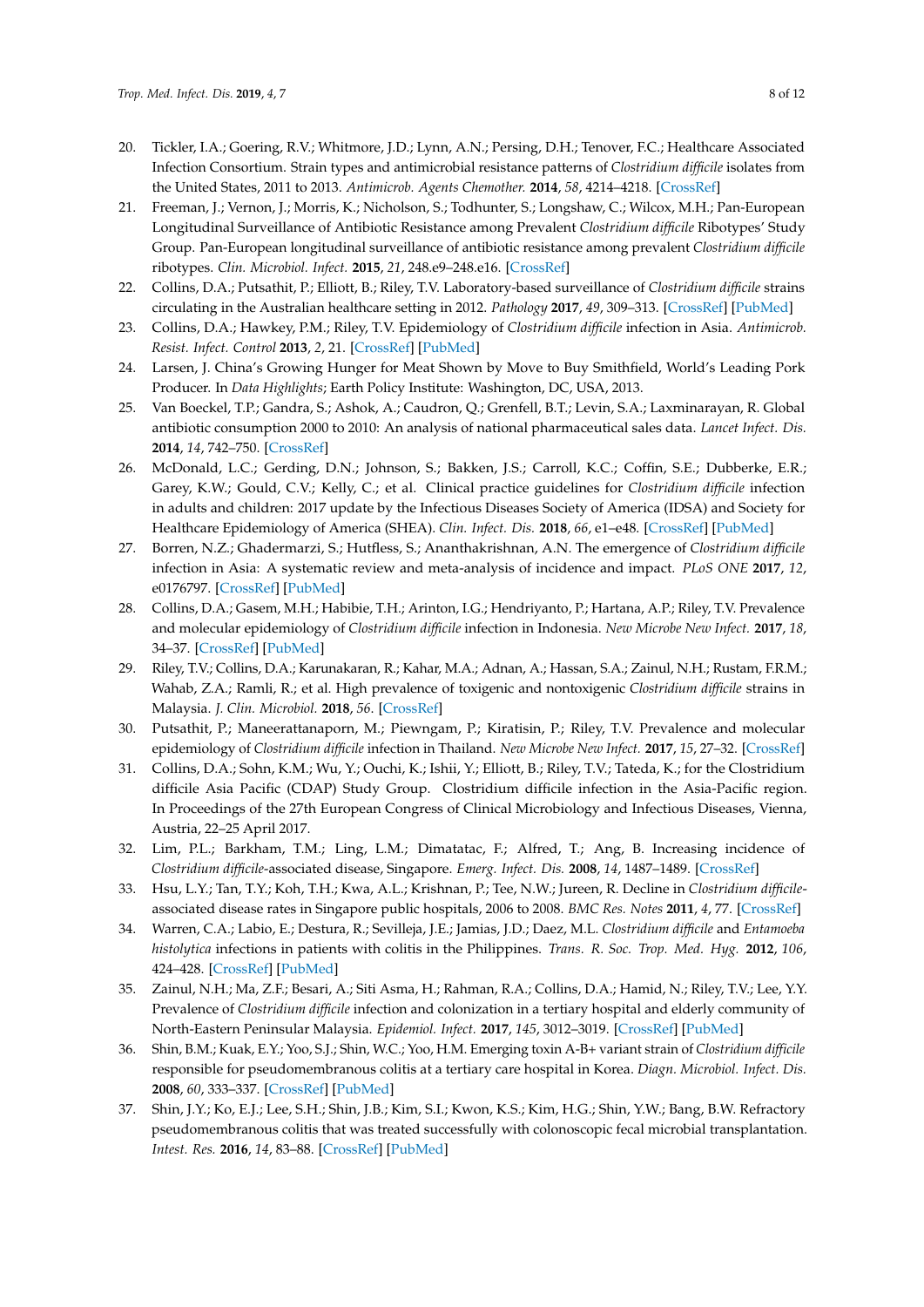- 38. Nishimura, S.; Kou, T.; Kato, H.; Watanabe, M.; Uno, S.; Senoh, M.; Fukuda, T.; Hata, A.; Yazumi, S. Fulminant pseudomembranous colitis caused by *Clostridium difficile* PCR ribotype 027 in a healthy young woman in Japan. *J. Infect. Chemother.* **2014**, *20*, 729–731. [\[CrossRef\]](http://dx.doi.org/10.1016/j.jiac.2014.07.004) [\[PubMed\]](http://www.ncbi.nlm.nih.gov/pubmed/25127156)
- 39. Wang, J.; Xiao, Y.; Lin, K.; Song, F.; Ge, T.; Zhang, T. Pediatric severe pseudomembranous enteritis treated with fecal microbiota transplantation in a 13-month-old infant. *Biomed. Rep.* **2015**, *3*, 173–175. [\[CrossRef\]](http://dx.doi.org/10.3892/br.2014.403) [\[PubMed\]](http://www.ncbi.nlm.nih.gov/pubmed/25798243)
- <span id="page-9-1"></span>40. Toyokawa, M.; Ueda, A.; Tsukamoto, H.; Nishi, I.; Horikawa, M.; Sunada, A.; Asari, S. Pseudomembranous colitis caused by toxin A-negative/toxin B-positive variant strain of *Clostridium difficile*. *J. Infect. Chemother.* **2003**, *9*, 351–354. [\[CrossRef\]](http://dx.doi.org/10.1007/s10156-003-0269-Z)
- 41. Chen, T.C.; Lu, P.L.; Lin, W.R.; Lin, C.Y.; Wu, J.Y.; Chen, Y.H. Rifampin-associated pseudomembranous colitis. *Am. J. Med. Sci.* **2009**, *338*, 156–158. [\[CrossRef\]](http://dx.doi.org/10.1097/MAJ.0b013e31819f1eec)
- 42. Huang, S.C.; Yang, Y.J.; Lee, C.T. Rectal prolapse in a child: An unusual presentation of *Clostridium difficile*associated pseudomembranous colitis. *Pediatr. Neonatol.* **2011**, *52*, 110–112. [\[CrossRef\]](http://dx.doi.org/10.1016/j.pedneo.2011.02.003)
- <span id="page-9-0"></span>43. Shen, B.J.; Lin, S.C.; Shueng, P.W.; Chou, Y.H.; Tseng, L.M.; Hsieh, C.H. Pseudomembranous colitis within radiotherapy field following concurrent chemoradiation therapy: A case report. *Onco Targets Ther.* **2013**, *6*, 25–28. [\[CrossRef\]](http://dx.doi.org/10.2147/ott.s40145)
- <span id="page-9-2"></span>44. Ryu, H.S.; Kim, Y.S.; Seo, G.S.; Lee, Y.M.; Choi, S.C. Risk factors for recurrent *Clostridium difficile* infection. *Intest. Res.* **2012**, *10*, 176–182. [\[CrossRef\]](http://dx.doi.org/10.5217/ir.2012.10.2.176)
- 45. Choi, H.K.; Kim, K.H.; Lee, S.H.; Lee, S.J. Risk factors for recurrence of *Clostridium difficile* infection: Effect of vancomycin-resistant Enterococci colonization. *J. Korean Med. Sci.* **2011**, *26*, 859–864. [\[CrossRef\]](http://dx.doi.org/10.3346/jkms.2011.26.7.859) [\[PubMed\]](http://www.ncbi.nlm.nih.gov/pubmed/21738336)
- <span id="page-9-3"></span>46. Ho, J.; Dai, R.Z.W.; Kwong, T.N.Y.; Wang, X.; Zhang, L.; Ip, M.; Chan, R.; Hawkey, P.M.K.; Lam, K.L.Y.; Wong, M.C.S.; et al. Disease burden of *Clostridium difficile* infections in adults, Hong Kong, China, 2006–2014. *Emerg. Infect. Dis.* **2017**, *23*, 1671–1679. [\[CrossRef\]](http://dx.doi.org/10.3201/eid2310.170797) [\[PubMed\]](http://www.ncbi.nlm.nih.gov/pubmed/28930010)
- <span id="page-9-4"></span>47. Eyre, D.W.; Walker, A.S.; Wyllie, D.; Dingle, K.E.; Griffiths, D.; Finney, J.; O'Connor, L.; Vaughan, A.; Crook, D.W.; Wilcox, M.H.; et al. Predictors of first recurrence of *Clostridium difficile* infection: Implications for initial management. *Clin. Infect. Dis.* **2012**, *55*, S77–S87. [\[CrossRef\]](http://dx.doi.org/10.1093/cid/cis356) [\[PubMed\]](http://www.ncbi.nlm.nih.gov/pubmed/22752869)
- <span id="page-9-5"></span>48. Dingle, K.E.; Elliott, B.; Robinson, E.; Griffiths, D.; Eyre, D.W.; Stoesser, N.; Vaughan, A.; Golubchik, T.; Fawley, W.N.; Wilcox, M.H.; et al. Evolutionary history of the *Clostridium difficile* pathogenicity locus. *Genome Biol. Evol.* **2014**, *6*, 36–52. [\[CrossRef\]](http://dx.doi.org/10.1093/gbe/evt204) [\[PubMed\]](http://www.ncbi.nlm.nih.gov/pubmed/24336451)
- <span id="page-9-6"></span>49. Stabler, R.A.; Dawson, L.F.; Valiente, E.; Cairns, M.D.; Martin, M.J.; Donahue, E.H.; Riley, T.V.; Songer, J.G.; Kuijper, E.J.; Dingle, K.E.; et al. Macro and micro diversity of *Clostridium difficile* isolates from diverse sources and geographical locations. *PLoS ONE* **2012**, *7*, e31559. [\[CrossRef\]](http://dx.doi.org/10.1371/journal.pone.0031559) [\[PubMed\]](http://www.ncbi.nlm.nih.gov/pubmed/22396735)
- <span id="page-9-7"></span>50. Putsathit, P.; Kiratisin, P.; Ngamwongsatit, P.; Riley, T.V. *Clostridium difficile* infection in Thailand. *Int. J. Antimicrob. Agents* **2015**, *45*, 1–7. [\[CrossRef\]](http://dx.doi.org/10.1016/j.ijantimicag.2014.09.005)
- <span id="page-9-8"></span>51. Huang, H.; Weintraub, A.; Fang, H.; Wu, S.; Zhang, Y.; Nord, C.E. Antimicrobial susceptibility and heteroresistance in Chinese *Clostridium difficile* strains. *Anaerobe* **2010**, *16*, 633–635. [\[CrossRef\]](http://dx.doi.org/10.1016/j.anaerobe.2010.09.002)
- 52. Kim, H.; Jeong, S.H.; Roh, K.H.; Hong, S.G.; Kim, J.W.; Shin, M.G.; Kim, M.N.; Shin, H.B.; Uh, Y.; Lee, H.; et al. Investigation of toxin gene diversity, molecular epidemiology, and antimicrobial resistance of *Clostridium difficile* isolated from 12 hospitals in South Korea. *Korean J. Lab. Med.* **2010**, *30*, 491–497. [\[CrossRef\]](http://dx.doi.org/10.3343/kjlm.2010.30.5.491)
- 53. Kim, S.J.; Kim, H.; Seo, Y.; Yong, D.; Jeong, S.H.; Chong, Y.; Lee, K. Molecular characterization of toxin A-negative, toxin B-positive variant strains of *Clostridium difficile* isolated in Korea. *Diagn Microbiol. Infect. Dis.* **2010**, *67*, 198–201. [\[CrossRef\]](http://dx.doi.org/10.1016/j.diagmicrobio.2010.01.007) [\[PubMed\]](http://www.ncbi.nlm.nih.gov/pubmed/20338708)
- 54. Huang, H.; Wu, S.; Wang, M.; Zhang, Y.; Fang, H.; Palmgren, A.C.; Weintraub, A.; Nord, C.E. Molecular and clinical characteristics of *Clostridium difficile* infection in a University Hospital in Shanghai, China. *Clin. Infect. Dis.* **2008**, *47*, 1606–1608. [\[CrossRef\]](http://dx.doi.org/10.1086/593365) [\[PubMed\]](http://www.ncbi.nlm.nih.gov/pubmed/19025371)
- 55. Tan, X.Q.; Verrall, A.J.; Jureen, R.; Riley, T.V.; Collins, D.A.; Lin, R.T.; Balm, M.N.; Chan, D.; Tambyah, P.A. The emergence of community-onset *Clostridium difficile* infection in a tertiary hospital in Singapore: A cause for concern. *Int. J. Antimicrob. Agents* **2014**, *43*, 47–51. [\[CrossRef\]](http://dx.doi.org/10.1016/j.ijantimicag.2013.09.011) [\[PubMed\]](http://www.ncbi.nlm.nih.gov/pubmed/24290727)
- <span id="page-9-9"></span>56. Ngamskulrungroj, P.; Sanmee, S.; Putsathit, P.; Piewngam, P.; Elliott, B.; Riley, T.V.; Kiratisin, P. Molecular epidemiology of *Clostridium difficile* infection in a large teaching hospital in Thailand. *PLoS ONE* **2015**, *10*, e0127026. [\[CrossRef\]](http://dx.doi.org/10.1371/journal.pone.0127026)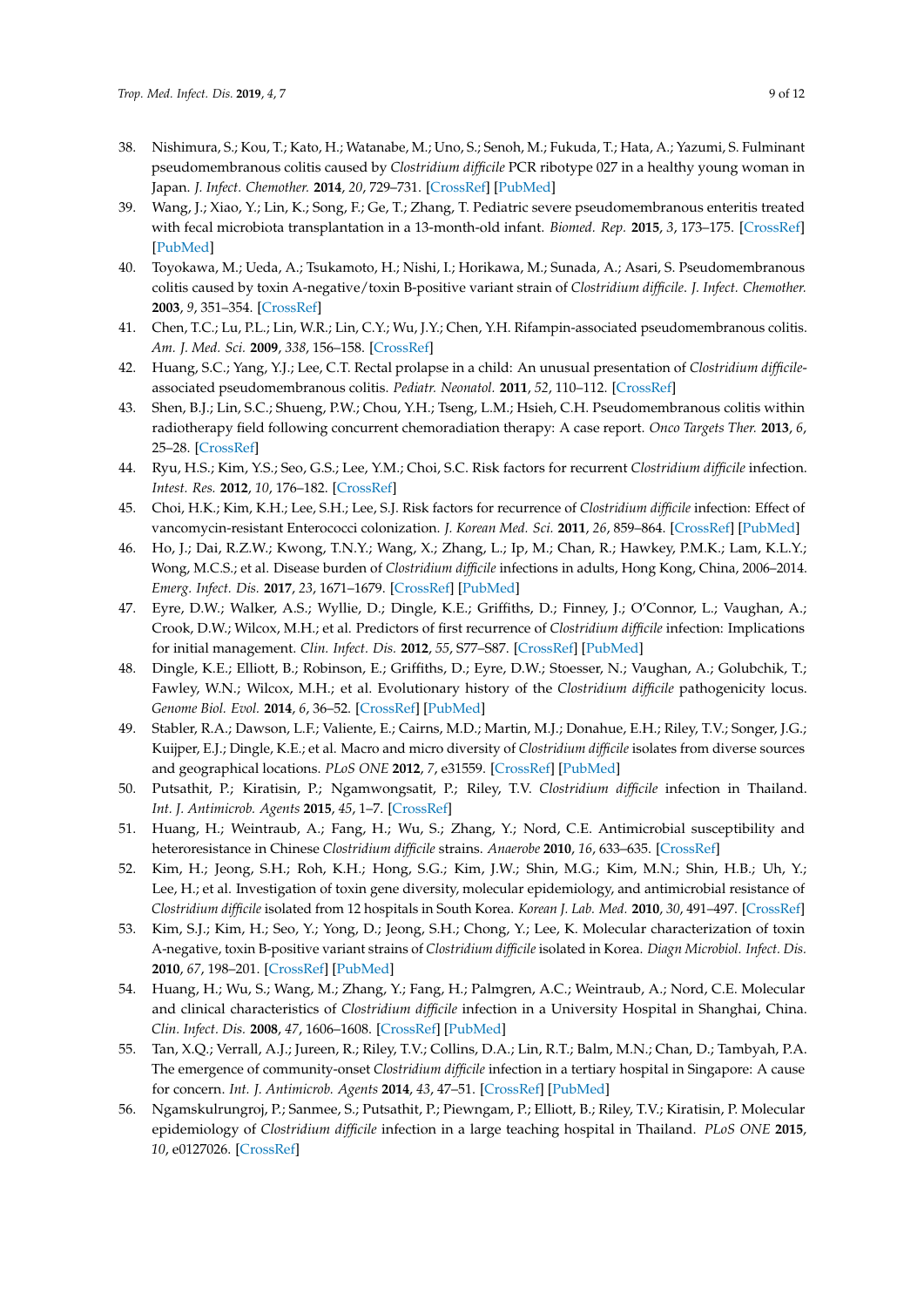- <span id="page-10-0"></span>57. Komatsu, M.; Kato, H.; Aihara, M.; Shimakawa, K.; Iwasaki, M.; Nagasaka, Y.; Fukuda, S.; Matsuo, S.; Arakawa, Y.; Watanabe, M.; et al. High frequency of antibiotic-associated diarrhea due to toxin A-negative, toxin B-positive *Clostridium difficile* in a hospital in Japan and risk factors for infection. *Eur. J. Clin. Microbiol. Infect. Dis.* **2003**, *22*, 525–529. [\[CrossRef\]](http://dx.doi.org/10.1007/s10096-003-0992-5) [\[PubMed\]](http://www.ncbi.nlm.nih.gov/pubmed/12938013)
- <span id="page-10-1"></span>58. Alfa, M.J.; Kabani, A.; Lyerly, D.; Moncrief, S.; Neville, L.M.; Al-Barrak, A.; Harding, G.K.; Dyck, B.; Olekson, K.; Embil, J.M. Characterization of a toxin A-negative, toxin B-positive strain of *Clostridium difficile* responsible for a nosocomial outbreak of *Clostridium difficile*-associated diarrhea. *J. Clin. Microbiol.* **2000**, *38*, 2706–2714. [\[PubMed\]](http://www.ncbi.nlm.nih.gov/pubmed/10878068)
- <span id="page-10-2"></span>59. Mori, N.; Yoshizawa, S.; Saga, T.; Ishii, Y.; Murakami, H.; Iwata, M.; Collins, D.A.; Riley, T.V.; Tateda, K. Incorrect diagnosis of *Clostridium difficile* infection in a university hospital in Japan. *J. Infect. Chemother.* **2015**, *21*, 718–722. [\[CrossRef\]](http://dx.doi.org/10.1016/j.jiac.2015.06.009) [\[PubMed\]](http://www.ncbi.nlm.nih.gov/pubmed/26238001)
- <span id="page-10-3"></span>60. Senoh, M.; Kato, H.; Fukuda, T.; Niikawa, A.; Hori, Y.; Hagiya, H.; Ito, Y.; Miki, H.; Abe, Y.; Furuta, K.; et al. Predominance of PCR-ribotypes, 018 (smz) and 369 (trf) of *Clostridium difficile* in Japan: A potential relationship with other global circulating strains? *J. Med. Microbiol.* **2015**, *64*, 1226–1236. [\[CrossRef\]](http://dx.doi.org/10.1099/jmm.0.000149)
- <span id="page-10-4"></span>61. Iwashima, Y.; Nakamura, A.; Kato, H.; Kato, H.; Wakimoto, Y.; Wakiyama, N.; Kaji, C.; Ueda, R. A retrospective study of the epidemiology of *Clostridium difficile* infection at a university hospital in Japan: Genotypic features of the isolates and clinical characteristics of the patients. *J. Infect. Chemother.* **2010**, *16*, 329–333. [\[CrossRef\]](http://dx.doi.org/10.1007/s10156-010-0066-4)
- <span id="page-10-5"></span>62. Sato, H.; Kato, H.; Koiwai, K.; Sakai, C. [A nosocomial outbreak of diarrhea caused by toxin A-negative, toxin B-positive *Clostridium difficile* in a cancer center hospital]. *Kansenshogaku Zasshi* **2004**, *78*, 312–319. [\[CrossRef\]](http://dx.doi.org/10.11150/kansenshogakuzasshi1970.78.312)
- <span id="page-10-6"></span>63. Wang, B.; Peng, W.; Zhang, P.; Su, J. The characteristics of *Clostridium difficile* ST81, a new PCR ribotype of toxin A- B+ strain with high-level fluoroquinolones resistance and higher sporulation ability than ST37/PCR ribotype 017. *FEMS Microbiol. Lett.* **2018**, *365*. [\[CrossRef\]](http://dx.doi.org/10.1093/femsle/fny168)
- <span id="page-10-7"></span>64. Qin, J.; Dai, Y.; Ma, X.; Wang, Y.; Gao, Q.; Lu, H.; Li, T.; Meng, H.; Liu, Q.; Li, M. Nosocomial transmission of *Clostridium difficile* genotype ST81 in a general teaching hospital in China traced by whole genome sequencing. *Sci. Rep.* **2017**, *7*, 9627. [\[CrossRef\]](http://dx.doi.org/10.1038/s41598-017-09878-8) [\[PubMed\]](http://www.ncbi.nlm.nih.gov/pubmed/28851988)
- <span id="page-10-8"></span>65. Loo, V.G.; Poirier, L.; Miller, M.A.; Oughton, M.; Libman, M.D.; Michaud, S.; Bourgault, A.M.; Nguyen, T.; Frenette, C.; Kelly, M.; et al. A predominantly clonal multi-institutional outbreak of *Clostridium difficile*associated diarrhea with high morbidity and mortality. *N. Engl. J. Med.* **2005**, *353*, 2442–2449. [\[CrossRef\]](http://dx.doi.org/10.1056/NEJMoa051639)
- <span id="page-10-9"></span>66. Eyre, D.W.; Tracey, L.; Elliott, B.; Slimings, C.; Huntington, P.G.; Stuart, R.L.; Korman, T.M.; Kotsiou, G.; McCann, R.; Griffiths, D.; et al. Emergence and spread of predominantly community-onset *Clostridium difficile* PCR ribotype 244 infection in Australia, 2010 to 2012. *Euro Surveill.* **2015**, *20*, 21059. [\[CrossRef\]](http://dx.doi.org/10.2807/1560-7917.ES2015.20.10.21059) [\[PubMed\]](http://www.ncbi.nlm.nih.gov/pubmed/25788254)
- <span id="page-10-10"></span>67. Collins, D.A.; Riley, T.V. *Clostridium difficile* guidelines. *Clin. Infect. Dis.* **2018**, *67*, 1639. [\[CrossRef\]](http://dx.doi.org/10.1093/cid/ciy249)
- <span id="page-10-11"></span>68. Jia, H.; Du, P.; Yang, H.; Zhang, Y.; Wang, J.; Zhang, W.; Han, G.; Han, N.; Yao, Z.; Wang, H.; et al. Nosocomial transmission of *Clostridium difficile* ribotype 027 in a Chinese hospital, 2012–2014, traced by whole genome sequencing. *BMC Genom.* **2016**, *17*, 405. [\[CrossRef\]](http://dx.doi.org/10.1186/s12864-016-2708-0) [\[PubMed\]](http://www.ncbi.nlm.nih.gov/pubmed/27411304)
- <span id="page-10-12"></span>69. Kim, H.; Lee, Y.; Moon, H.W.; Lim, C.S.; Lee, K.; Chong, Y. Emergence of *Clostridium difficile* ribotype 027 in Korea. *Korean J. Lab. Med.* **2011**, *31*, 191–196. [\[CrossRef\]](http://dx.doi.org/10.3343/kjlm.2011.31.3.191) [\[PubMed\]](http://www.ncbi.nlm.nih.gov/pubmed/21779194)
- <span id="page-10-13"></span>70. Hung, Y.P.; Tsai, P.J.; Lee, Y.T.; Tang, H.J.; Lin, H.J.; Liu, H.C.; Lee, J.C.; Tsai, B.Y.; Hsueh, P.R.; Ko, W.C. Nationwide surveillance of ribotypes and antimicrobial susceptibilities of toxigenic *Clostridium difficile* isolates with an emphasis on reduced doxycycline and tigecycline susceptibilities among ribotype 078 lineage isolates in Taiwan. *Infect. Drug Resist.* **2018**, *11*, 1197–1203. [\[CrossRef\]](http://dx.doi.org/10.2147/IDR.S162874)
- <span id="page-10-14"></span>71. Hung, Y.P.; Cia, C.T.; Tsai, B.Y.; Chen, P.C.; Lin, H.J.; Liu, H.C.; Lee, J.C.; Wu, Y.H.; Tsai, P.J.; Ko, W.C. The first case of severe *Clostridium difficile* ribotype 027 infection in Taiwan. *J. Infect.* **2015**, *70*, 98–101. [\[CrossRef\]](http://dx.doi.org/10.1016/j.jinf.2014.08.003)
- <span id="page-10-15"></span>72. Jin, H.; Ni, K.; Wei, L.; Shen, L.; Xu, H.; Kong, Q.; Ni, X. Identification of *Clostridium difficile* RT078 from patients and environmental surfaces in Zhejiang Province, China. *Infect. Control Hosp. Epidemiol.* **2016**, *37*, 745–746. [\[CrossRef\]](http://dx.doi.org/10.1017/ice.2016.58)
- <span id="page-10-16"></span>73. Hung, Y.P.; Huang, I.H.; Lin, H.J.; Tsai, B.Y.; Liu, H.C.; Liu, H.C.; Lee, J.C.; Wu, Y.H.; Tsai, P.J.; Ko, W.C. Predominance of *Clostridium difficile* ribotypes 017 and 078 among toxigenic clinical isolates in southern Taiwan. *PLoS ONE* **2016**, *11*, e0166159. [\[CrossRef\]](http://dx.doi.org/10.1371/journal.pone.0166159)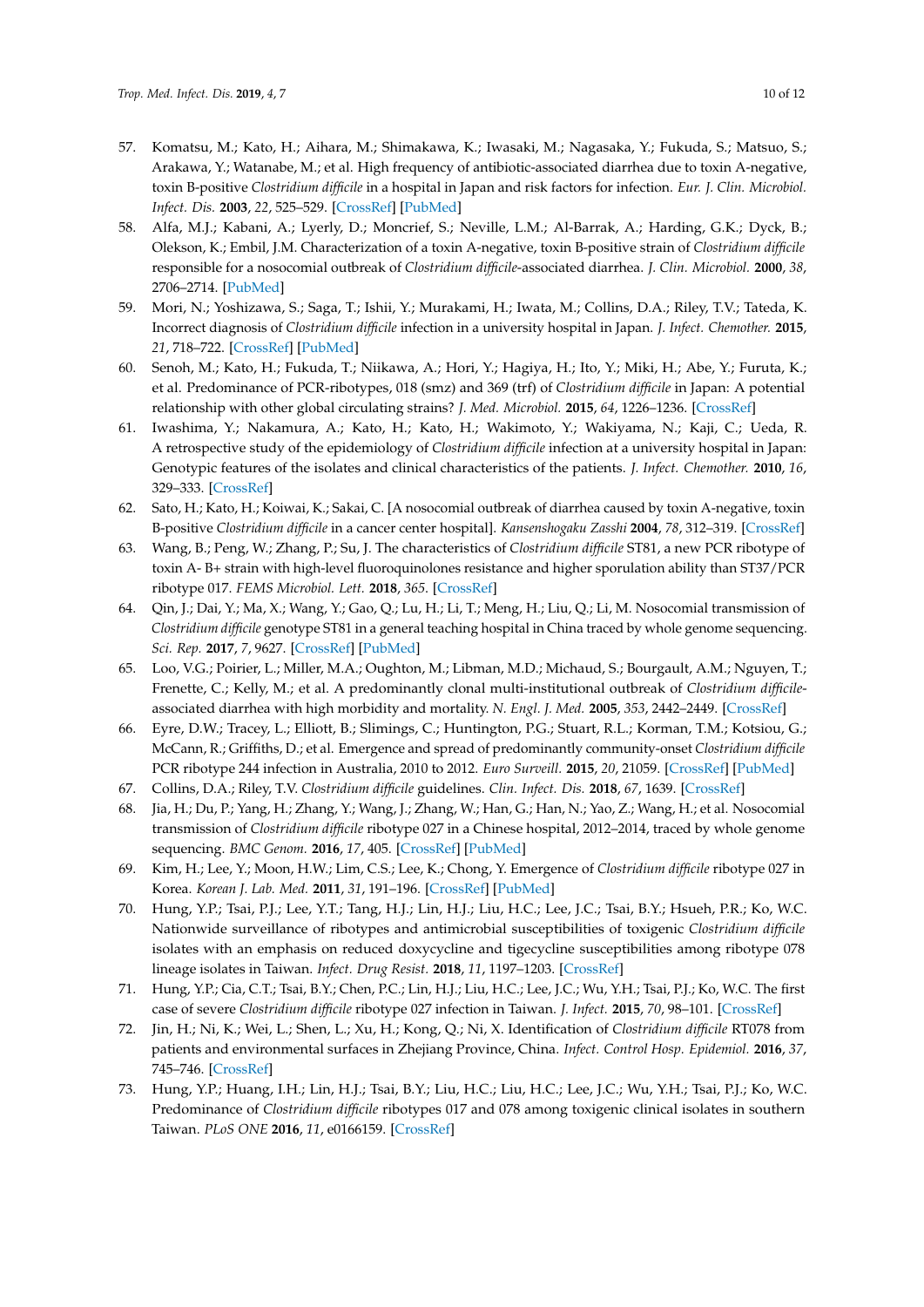- <span id="page-11-0"></span>74. Seo, M.R.; Kim, J.; Lee, Y.; Lim, D.G.; Pai, H. Prevalence, genetic relatedness and antibiotic resistance of hospital-acquired *Clostridium difficile* PCR ribotype 018 strains. *Int. J. Antimicrob. Agents* **2018**, *51*, 762–767. [\[CrossRef\]](http://dx.doi.org/10.1016/j.ijantimicag.2018.01.025) [\[PubMed\]](http://www.ncbi.nlm.nih.gov/pubmed/29408226)
- <span id="page-11-1"></span>75. Cheng, J.-W.; Xiao, M.; Kudinha, T.; Kong, F.; Xu, Z.-P.; Sun, L.-Y.; Zhang, L.; Fan, X.; Xie, X.-L.; Xu, Y.-C. Molecular epidemiology and antimicrobial susceptibility of *Clostridium difficile* isolates from a university teaching hospital in China. *Front. Microbiol.* **2016**, *7*, 1621. [\[CrossRef\]](http://dx.doi.org/10.3389/fmicb.2016.01621) [\[PubMed\]](http://www.ncbi.nlm.nih.gov/pubmed/27799923)
- <span id="page-11-4"></span>76. Chen, Y.B.; Gu, S.L.; Wei, Z.Q.; Shen, P.; Kong, H.S.; Yang, Q.; Li, L.J. Molecular epidemiology of *Clostridium difficile* in a tertiary hospital of China. *J. Med. Microbiol.* **2014**, *63*, 562–569. [\[CrossRef\]](http://dx.doi.org/10.1099/jmm.0.068668-0) [\[PubMed\]](http://www.ncbi.nlm.nih.gov/pubmed/24344206)
- 77. Wang, B.; Lv, Z.; Zhang, P.; Su, J. Molecular epidemiology and antimicrobial susceptibility of human *Clostridium difficile* isolates from a single institution in Northern China. *Medicine* **2018**, *97*, e11219. [\[CrossRef\]](http://dx.doi.org/10.1097/MD.0000000000011219) [\[PubMed\]](http://www.ncbi.nlm.nih.gov/pubmed/29924052)
- 78. Tian, T.T.; Zhao, J.H.; Yang, J.; Qiang, C.X.; Li, Z.R.; Chen, J.; Xu, K.Y.; Ciu, Q.Q.; Li, R.X. Molecular characterization of *Clostridium difficile* isolates from human subjects and the environment. *PLoS ONE* **2016**, *11*, e0151964. [\[CrossRef\]](http://dx.doi.org/10.1371/journal.pone.0151964) [\[PubMed\]](http://www.ncbi.nlm.nih.gov/pubmed/27011211)
- <span id="page-11-2"></span>79. Jin, D.; Luo, Y.; Huang, C.; Cai, J.; Ye, J.; Zheng, Y.; Wang, L.; Zhao, P.; Liu, A.; Fang, W.; et al. Molecular epidemiology of *Clostridium difficile* infection in hospitalized patients in Eastern China. *J. Clin. Microbiol.* **2017**, *55*, 801–810. [\[CrossRef\]](http://dx.doi.org/10.1128/JCM.01898-16) [\[PubMed\]](http://www.ncbi.nlm.nih.gov/pubmed/27974547)
- <span id="page-11-3"></span>80. Cheng, V.C.; Yam, W.C.; Lam, O.T.; Tsang, J.L.; Tse, E.Y.; Siu, G.K.; Chan, J.F.; Tse, H.; To, K.K.; Tai, J.W.; et al. *Clostridium difficile* isolates with increased sporulation: Emergence of PCR ribotype 002 in Hong Kong. *Eur. J. Clin. Microbiol. Infect. Dis.* **2011**, *30*, 1371–1381. [\[CrossRef\]](http://dx.doi.org/10.1007/s10096-011-1231-0)
- <span id="page-11-5"></span>81. Gao, Q.; Wu, S.; Huang, H.; Ni, Y.; Chen, Y.; Hu, Y.; Yu, Y. Toxin profiles, PCR ribotypes and resistance patterns of *Clostridium difficile*: A multicentre study in China, 2012–2013. *Int. J. Antimicrob. Agents* **2016**, *48*, 736–739. [\[CrossRef\]](http://dx.doi.org/10.1016/j.ijantimicag.2016.09.009)
- <span id="page-11-6"></span>82. Gerding, D.N.; Meyer, T.; Lee, C.; Cohen, S.H.; Murthy, U.K.; Poirier, A.; Van Schooneveld, T.C.; Pardi, D.S.; Ramos, A.; Barron, M.A.; et al. Administration of spores of nontoxigenic *Clostridium difficile* strain M3 for prevention of recurrent *C. difficile* infection: A randomized clinical trial. *JAMA* **2015**, *313*, 1719–1727. [\[CrossRef\]](http://dx.doi.org/10.1001/jama.2015.3725)
- <span id="page-11-7"></span>83. Moura, I.; Spigaglia, P.; Barbanti, F.; Mastrantonio, P. Analysis of metronidazole susceptibility in different *Clostridium difficile* PCR ribotypes. *J. Antimicrob. Chemother.* **2013**, *68*, 362–365. [\[CrossRef\]](http://dx.doi.org/10.1093/jac/dks420)
- <span id="page-11-8"></span>84. Usui, M.; Nanbu, Y.; Oka, K.; Takahashi, M.; Inamatsu, T.; Asai, T.; Kamiya, S.; Tamura, Y. Genetic relatedness between Japanese and European isolates of *Clostridium difficile* originating from piglets and their risk associated with human health. *Front. Microbiol.* **2014**, *5*, 513. [\[CrossRef\]](http://dx.doi.org/10.3389/fmicb.2014.00513) [\[PubMed\]](http://www.ncbi.nlm.nih.gov/pubmed/25339943)
- <span id="page-11-9"></span>85. Kim, H.Y.; Cho, A.; Kim, J.W.; Kim, H.; Kim, B. High prevalence of *Clostridium difficile* PCR ribotype 078 in pigs in Korea. *Anaerobe* **2018**, *51*, 42–46. [\[CrossRef\]](http://dx.doi.org/10.1016/j.anaerobe.2018.03.012)
- <span id="page-11-10"></span>86. Wu, Y.C.; Lee, J.J.; Tsai, B.Y.; Liu, Y.F.; Chen, C.M.; Tien, N.; Tsai, P.J.; Chen, T.H. Potentially hypervirulent *Clostridium difficile* PCR ribotype 078 lineage isolates in pigs and possible implications for humans in Taiwan. *Int. J. Med. Microbiol.* **2016**, *306*, 115–122. [\[CrossRef\]](http://dx.doi.org/10.1016/j.ijmm.2016.02.002) [\[PubMed\]](http://www.ncbi.nlm.nih.gov/pubmed/26915500)
- <span id="page-11-11"></span>87. Putsathit, P.; Ngamwongsatit, B.; Riley, T.V. Epidemiology and antimicrobial susceptibility of Clostridium difficile in piglets in Thailand. In Proceedings of the 6th International Clostridium difficile Symposium, Bled, Slovenia, 12–14 September 2018.
- <span id="page-11-12"></span>88. Hung, Y.P.; Lin, H.J.; Tsai, B.Y.; Liu, H.C.; Liu, H.C.; Lee, J.C.; Wu, Y.H.; Wilcox, M.H.; Fawley, W.N.; Hsueh, P.R.; et al. *Clostridium difficile* ribotype 126 in southern Taiwan: A cluster of three symptomatic cases. *Anaerobe* **2014**, *30*, 188–192. [\[CrossRef\]](http://dx.doi.org/10.1016/j.anaerobe.2014.06.005) [\[PubMed\]](http://www.ncbi.nlm.nih.gov/pubmed/24956433)
- <span id="page-11-13"></span>89. Baba, K.; Ishihara, K.; Ozawa, M.; Tamura, Y.; Asai, T. Isolation of meticillin-resistant *Staphylococcus aureus* (MRSA) from swine in Japan. *Int. J. Antimicrob. Agents* **2010**, *36*, 352–354. [\[CrossRef\]](http://dx.doi.org/10.1016/j.ijantimicag.2010.06.040) [\[PubMed\]](http://www.ncbi.nlm.nih.gov/pubmed/20692816)
- <span id="page-11-14"></span>90. Spigaglia, P.; Drigo, I.; Barbanti, F.; Mastrantonio, P.; Bano, L.; Bacchin, C.; Puiatti, C.; Tonon, E.; Berto, G.; Agnoletti, F. Antibiotic resistance patterns and PCR-ribotyping of *Clostridium difficile* strains isolated from swine and dogs in Italy. *Anaerobe* **2015**, *31*, 42–46. [\[CrossRef\]](http://dx.doi.org/10.1016/j.anaerobe.2014.10.003)
- <span id="page-11-15"></span>91. Knight, D.R.; Putsathit, P.; Elliott, B.; Riley, T.V. Contamination of Australian newborn calf carcasses at slaughter with *Clostridium difficile*. *Clin. Microbiol. Infect.* **2016**, *22*, 266.e1–266.e7. [\[CrossRef\]](http://dx.doi.org/10.1016/j.cmi.2015.11.017)